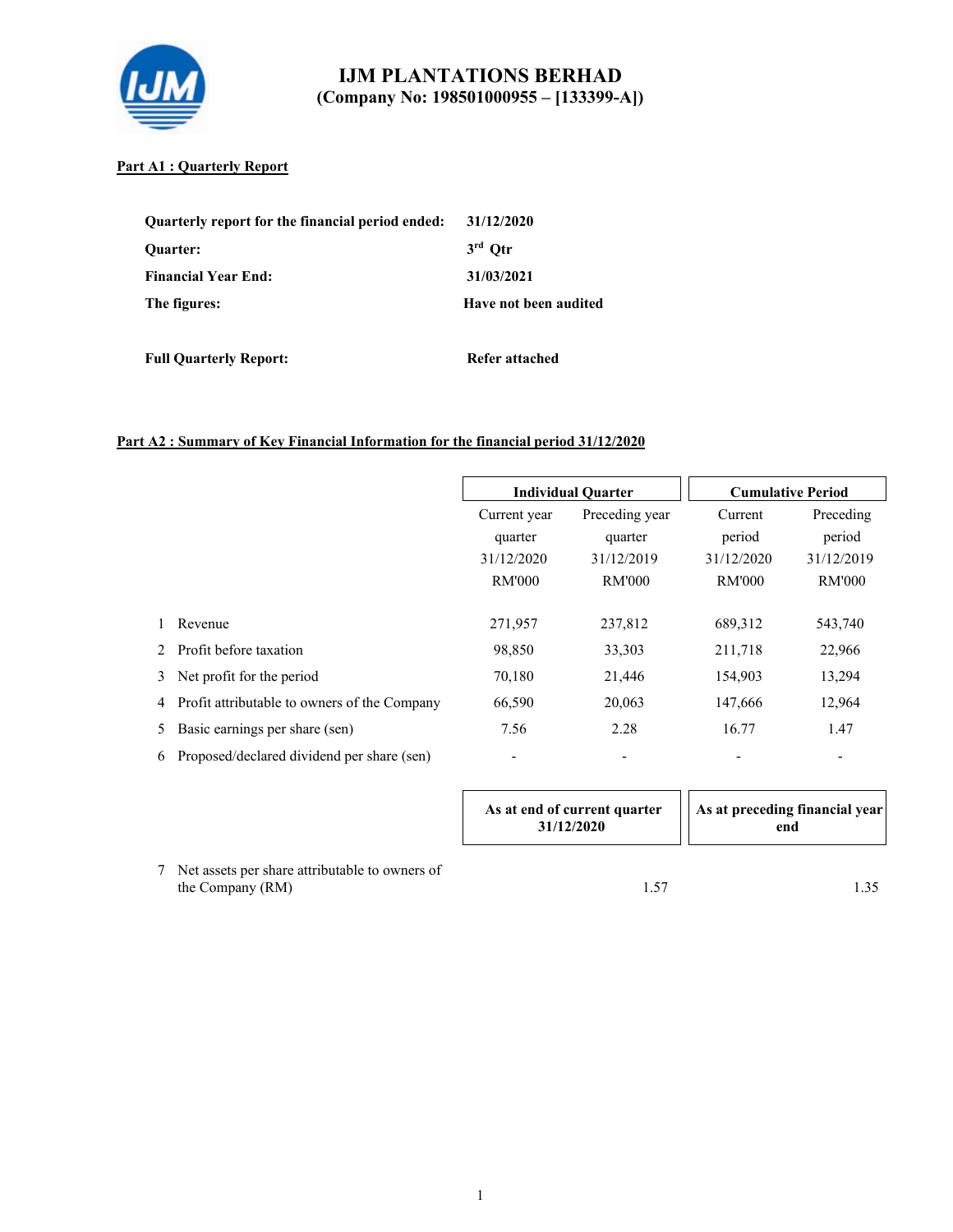## **CONDENSED STATEMENT OF COMPREHENSIVE INCOME**

|                                                                                                                                                                                  | <b>INDIVIDUAL</b><br><b>QUARTER</b><br><b>3 MONTHS ENDED</b><br><b>31 DECEMBER</b> |                       |                         |                       |                       | <b>CUMULATIVE</b><br><b>9 MONTHS ENDED</b><br><b>31 DECEMBER</b> |  |  |
|----------------------------------------------------------------------------------------------------------------------------------------------------------------------------------|------------------------------------------------------------------------------------|-----------------------|-------------------------|-----------------------|-----------------------|------------------------------------------------------------------|--|--|
|                                                                                                                                                                                  | 2020<br><b>RM'000</b>                                                              | 2019<br><b>RM'000</b> | change<br>$\%$<br>$+/-$ | 2020<br><b>RM'000</b> | 2019<br><b>RM'000</b> | change<br>$\%$<br>$+/-$                                          |  |  |
| Revenue                                                                                                                                                                          | 271,957                                                                            | 237,812               | $+14.4$                 | 689,312               | 543,740               | $+26.8$                                                          |  |  |
| Operating expenses                                                                                                                                                               | (187, 439)                                                                         | (189, 724)            | $-1.2$                  | (531, 591)            | (499, 118)            | $+6.5$                                                           |  |  |
| Net other (losses)/gains:                                                                                                                                                        |                                                                                    |                       |                         |                       |                       |                                                                  |  |  |
| - Net other losses                                                                                                                                                               | (10, 659)                                                                          | (22, 408)             | $-52.4$                 | (17, 949)             | (16, 553)             | $+8.4$                                                           |  |  |
| - Net foreign exchange gains                                                                                                                                                     | 29,522                                                                             | 10,680                | $+176.4$                | 86,298                | 13,572                | $+535.9$                                                         |  |  |
| Profit from operations                                                                                                                                                           | 103,381                                                                            | 36,360                | $+184.3$                | 226,070               | 41,641                | $+442.9$                                                         |  |  |
| Finance costs:                                                                                                                                                                   |                                                                                    |                       |                         |                       |                       |                                                                  |  |  |
| - Interest and lease expenses<br>- Reversal of net foreign                                                                                                                       | (4,613)                                                                            | (5,933)               | $-22.2$                 | (14,677)              | (19, 194)             | $-23.5$                                                          |  |  |
| exchange loss                                                                                                                                                                    |                                                                                    | 2,709                 |                         |                       |                       |                                                                  |  |  |
| Share of profits of an associate                                                                                                                                                 | 82                                                                                 | 167                   | $-50.9$                 | 325                   | 519                   | $-37.4$                                                          |  |  |
| Profit before taxation                                                                                                                                                           | 98,850                                                                             | 33,303                | $+196.8$                | 211,718               | 22,966                | $+821.9$                                                         |  |  |
| Income tax                                                                                                                                                                       | (28,670)                                                                           | (11, 857)             | $+141.8$                | (56, 815)             | (9,672)               | $+487.4$                                                         |  |  |
| Net profit for the financial period                                                                                                                                              | 70,180                                                                             | 21,446                | $+227.2$                | 154,903               | 13,294                | $+1065.2$                                                        |  |  |
| Other comprehensive income/(loss)<br>Items that may be reclassified<br>subsequently to profit or loss:<br>- Currency translation difference<br><b>Total comprehensive income</b> | 23,146                                                                             | (2,241)               | $+1132.8$               | 59,492                | 26,274                | $+126.4$                                                         |  |  |
| for the financial period                                                                                                                                                         | 93,326                                                                             | 19,205                | $+385.9$                | 214,395               | 39,568                | $+441.8$                                                         |  |  |
| Net profit attributable to:                                                                                                                                                      |                                                                                    |                       |                         |                       |                       |                                                                  |  |  |
| - Owners of the Company                                                                                                                                                          | 66,590                                                                             | 20,063                | $+231.9$                | 147,666               | 12,964                | $+1039.0$                                                        |  |  |
| - Non-controlling interests                                                                                                                                                      | 3,590                                                                              | 1,383                 | $+159.6$                | 7,237                 | 330                   | $+2093.0$                                                        |  |  |
|                                                                                                                                                                                  | 70,180                                                                             | 21,446                | $+227.2$                | 154,903               | 13,294                | $+1065.2$                                                        |  |  |
| <b>Total comprehensive income</b><br>attributable to:                                                                                                                            |                                                                                    |                       |                         |                       |                       |                                                                  |  |  |
| - Owners of the Company                                                                                                                                                          | 89,976                                                                             | 17,808                | $+405.3$                | 208,071               | 39,293                | $+429.54$                                                        |  |  |
| - Non-controlling interests                                                                                                                                                      | 3,350                                                                              | 1,397                 | $+139.8$                | 6,324                 | 275                   | $+2199.6$                                                        |  |  |
|                                                                                                                                                                                  | 93,326                                                                             | 19,205                | $+385.9$                | 214,395               | 39,568                | $+441.8$                                                         |  |  |
| Earnings per share attributable to<br>owners of the Company:<br>Basic earnings per share:<br>- [Note B10]                                                                        | 7.56 sen                                                                           | 2.28 sen              |                         | 16.77 sen             | 1.47 sen              |                                                                  |  |  |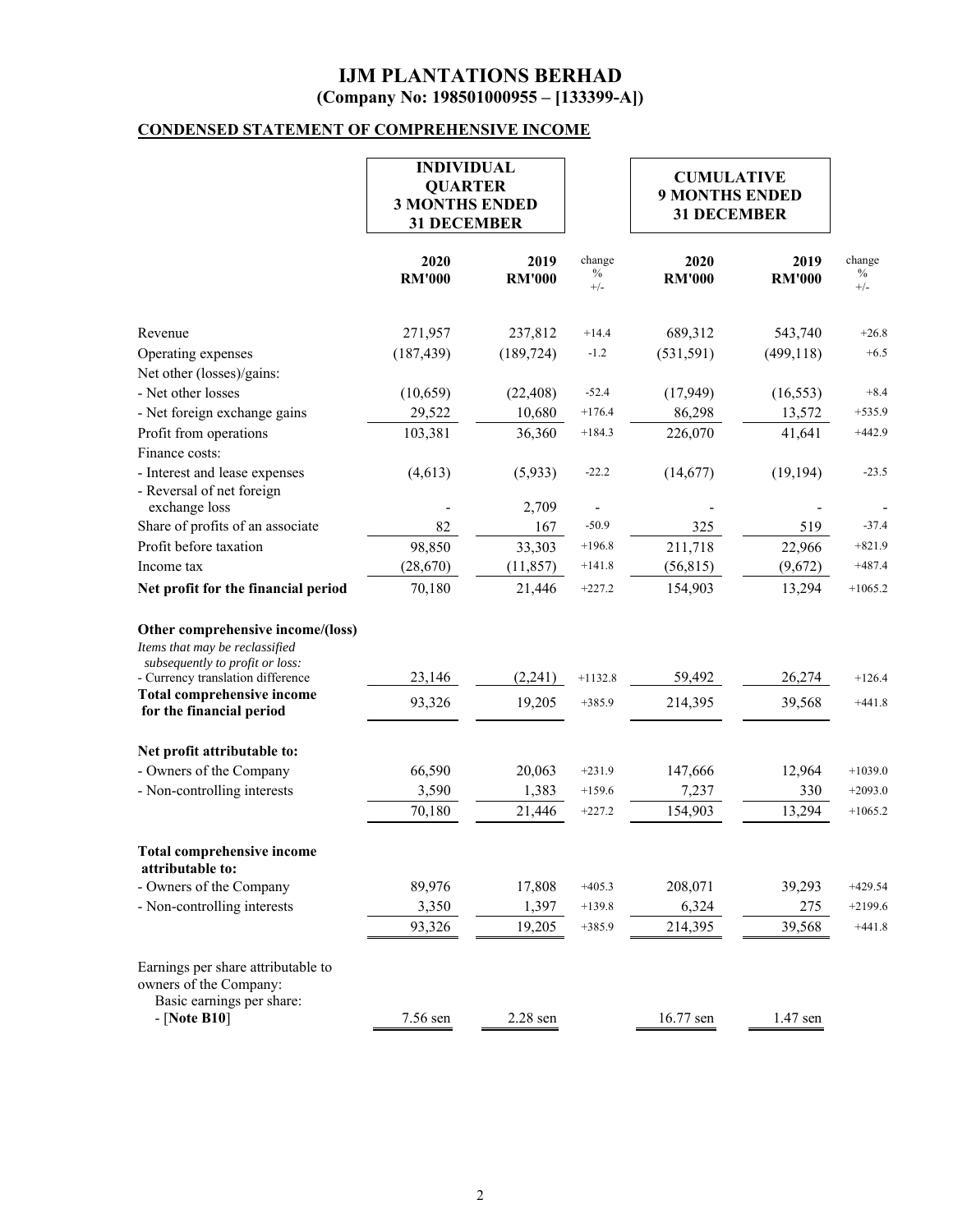# **CONDENSED CONSOLIDATED STATEMENTS OF FINANCIAL POSITION**

|                                                                 | As at<br>31 December 2020<br><b>RM'000</b> | As at<br>31 March 2020<br><b>RM'000</b> |
|-----------------------------------------------------------------|--------------------------------------------|-----------------------------------------|
| <b>ASSETS</b>                                                   |                                            |                                         |
| <b>Non-Current Assets:</b>                                      |                                            |                                         |
| Property, plant and equipment                                   | 1,587,237                                  | 1,526,477                               |
| Right-of-use assets                                             | 227,621                                    | 226,495                                 |
| Associate                                                       | 13,035                                     | 12,712                                  |
| Inventory - oil palm nurseries                                  | 6,165                                      | 6,886                                   |
| Other receivables                                               | 142,450                                    | 128,256                                 |
| Deferred tax assets                                             | 1,660                                      | 8,987                                   |
|                                                                 | 1,978,168                                  | 1,909,813                               |
| <b>Current Assets:</b>                                          |                                            |                                         |
| Inventories                                                     | 83,284                                     | 73,104                                  |
| Trade and other receivables                                     | 72,123                                     | 58,362                                  |
| Derivative financial instruments                                |                                            | 329                                     |
| Produce growing on bearer plants                                | 19,912                                     | 11,892                                  |
| Tax recoverable                                                 | 17                                         | 137                                     |
| Deposits, cash and bank balances                                | 337,636                                    | 241,253                                 |
|                                                                 | 512,972                                    | 385,077                                 |
|                                                                 |                                            |                                         |
| <b>TOTAL ASSETS</b>                                             | 2,491,140                                  | 2,294,890                               |
|                                                                 |                                            |                                         |
| <b>EQUITY AND LIABILITIES</b>                                   |                                            |                                         |
| Capital and reserves attributable to owners of the Company      |                                            |                                         |
| Share capital                                                   | 922,530                                    | 922,530                                 |
| Equity contribution reserve                                     | 7,826                                      | 8,234                                   |
| Other reserves                                                  | (99, 287)                                  | (159, 692)                              |
| Retained profits                                                | 547,718                                    | 417,664                                 |
|                                                                 | 1,378,787                                  | 1,188,736                               |
| Non-controlling interests                                       | 508                                        | (5,816)                                 |
| <b>Total Equity</b>                                             | 1,379,295                                  | 1,182,920                               |
| <b>Non-Current Liabilities:</b>                                 |                                            |                                         |
| Retirement benefits                                             | 24,029                                     | 20,084                                  |
| Lease liabilities                                               | 20,655                                     | 21,096                                  |
| Derivative financial instruments                                |                                            | 872                                     |
| Borrowings                                                      | 572,689                                    | 758,335                                 |
| Deferred tax liabilities                                        | 89,875                                     | 76,435                                  |
|                                                                 | 707,248                                    | 876,822                                 |
| <b>Current Liabilities:</b>                                     |                                            |                                         |
| Trade and other payables                                        | 82,519                                     | 76,255                                  |
| Lease liabilities                                               | 1,208                                      | 1,208                                   |
| Retirement benefits                                             | 2,667                                      | 1,975                                   |
| Derivative financial instruments                                | 8,803                                      | 3,236                                   |
| Current tax liabilities                                         | 26,602                                     | 3,214                                   |
| <b>Borrowings</b>                                               | 282,798                                    | 149,260                                 |
|                                                                 | 404,597                                    | 235,148                                 |
| <b>Total Liabilities</b>                                        | 1,111,845                                  | 1,111,970                               |
|                                                                 |                                            |                                         |
| <b>TOTAL EQUITY AND LIABILITIES</b>                             | 2,491,140                                  | 2,294,890                               |
| Net Assets Per Share attributable to owners of the Company (RM) | 1.57                                       | 1.35                                    |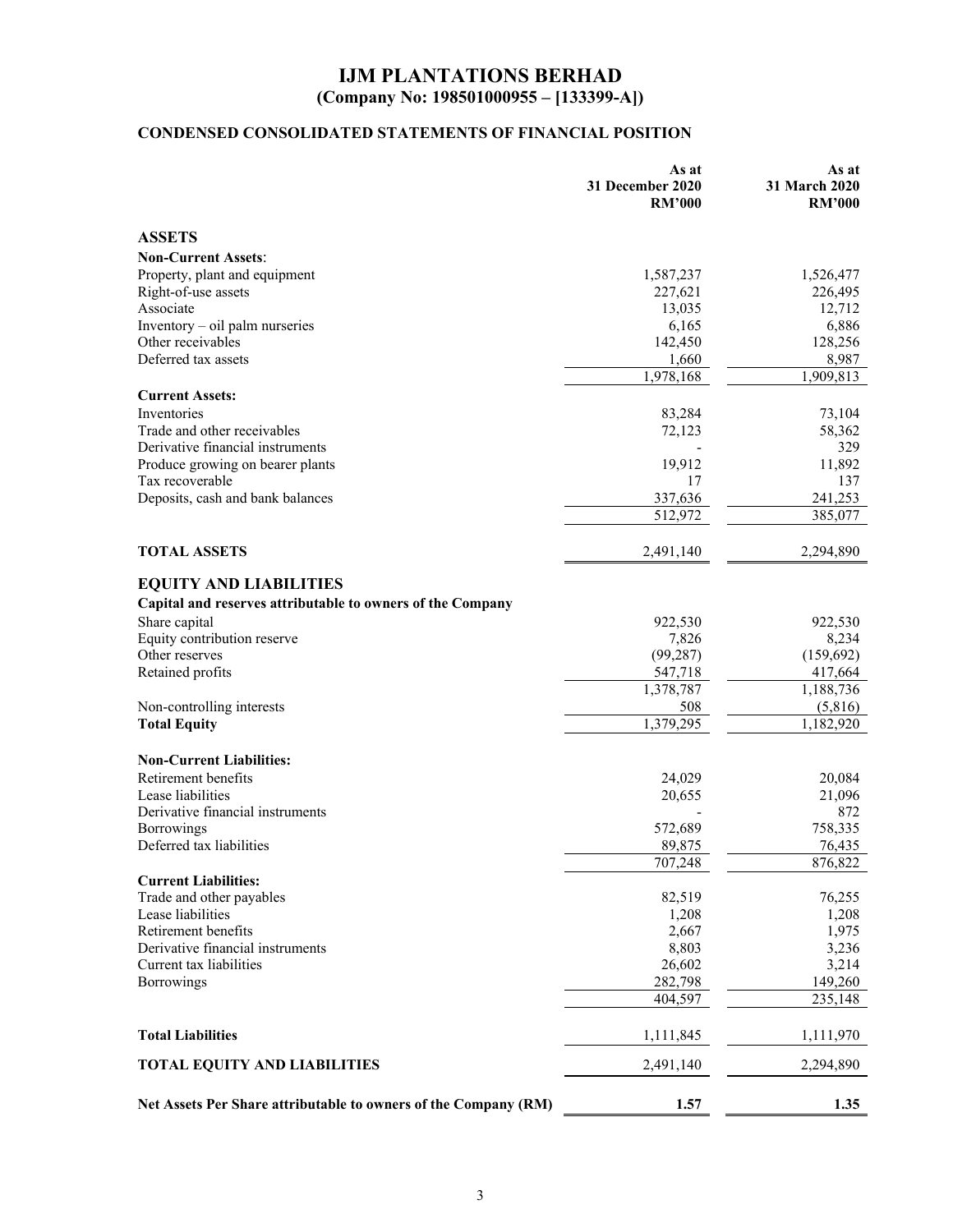#### **CONDENSED CONSOLIDATED STATEMENTS OF CHANGES IN EQUITY FOR THE PERIOD ENDED 31 DECEMBER 2020**

|                                                                                                                                                     | <b>Attributable to Equity Holders of the Company</b> |                                                 |                          |                            | Non-<br>controlling<br>interests | <b>Total</b><br><b>Equity</b> |               |
|-----------------------------------------------------------------------------------------------------------------------------------------------------|------------------------------------------------------|-------------------------------------------------|--------------------------|----------------------------|----------------------------------|-------------------------------|---------------|
|                                                                                                                                                     | <b>Share</b><br>Capital                              | <b>Equity</b><br>Contribution<br><b>Reserve</b> | Other<br><b>Reserves</b> | Retained<br><b>Profits</b> | <b>Total</b>                     |                               |               |
|                                                                                                                                                     | <b>RM'000</b>                                        | <b>RM'000</b>                                   | <b>RM'000</b>            | <b>RM'000</b>              | <b>RM'000</b>                    | <b>RM'000</b>                 | <b>RM'000</b> |
| <b>At 1 April 2020</b>                                                                                                                              | 922,530                                              | 8,234                                           | (159, 692)               | 417,664                    | 1,188,736                        | (5,816)                       | 1,182,920     |
| Comprehensive<br>income:<br>-net income for<br>the period                                                                                           |                                                      |                                                 |                          | 147,666                    | 147,666                          | 7,237                         | 154,903       |
| Other comprehensive<br>income:<br>- Currency<br>translation<br>differences arising<br>from translation of<br>net investments in<br>foreign entities |                                                      |                                                 | 60,405                   |                            | 60,405                           | (913)                         | 59,492        |
| Total<br>comprehensive<br>income                                                                                                                    |                                                      |                                                 | 60,405                   | 147,666                    | 208,071                          | 6,324                         | 214,395       |
| Capital<br>contribution by<br>ultimate holding<br>company, net of<br>ESOS exercised by<br>employees                                                 |                                                      | (408)                                           |                          |                            | (408)                            |                               | (408)         |
| Dividend -<br>year ended 31<br>March 2020                                                                                                           |                                                      |                                                 |                          | (17,612)                   | (17, 612)                        |                               | (17,612)      |
| At 31 December<br>2020                                                                                                                              | 922,530                                              | 7,826                                           | (99, 287)                | 547,718                    | 1,378,787                        | 508                           | 1,379,295     |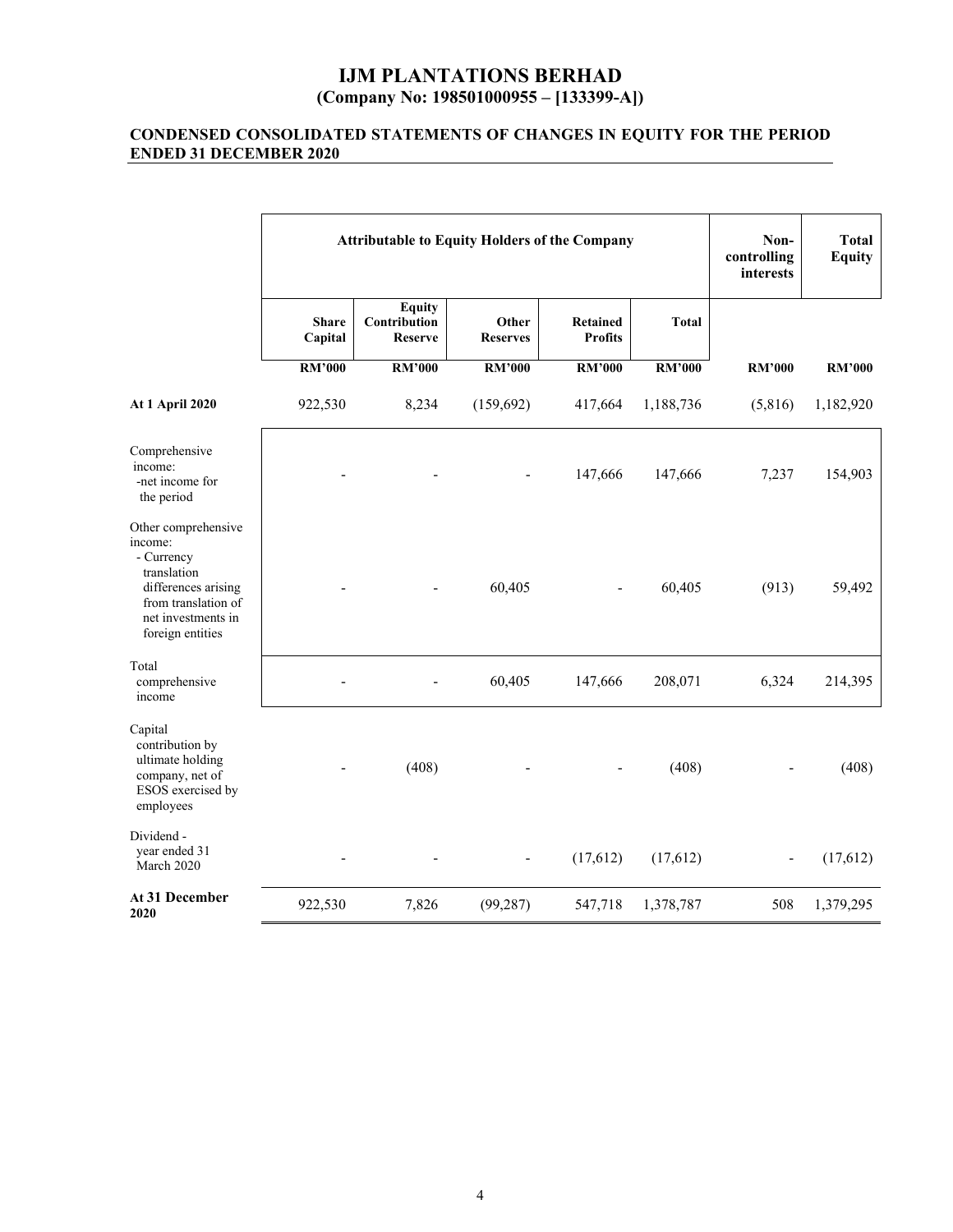#### **CONDENSED CONSOLIDATED STATEMENTS OF CHANGES IN EQUITY FOR THE PERIOD ENDED 31 DECEMBER 2019**

|                                                                                                                                                           | <b>Attributable to Equity Holders of the Company</b> |                                                 |                          |                                   |               | Non-<br>controlling<br>interests | <b>Total</b><br><b>Equity</b> |
|-----------------------------------------------------------------------------------------------------------------------------------------------------------|------------------------------------------------------|-------------------------------------------------|--------------------------|-----------------------------------|---------------|----------------------------------|-------------------------------|
|                                                                                                                                                           | <b>Share</b><br>Capital                              | <b>Equity</b><br>Contribution<br><b>Reserve</b> | Other<br><b>Reserves</b> | <b>Retained</b><br><b>Profits</b> | <b>Total</b>  |                                  |                               |
|                                                                                                                                                           | <b>RM'000</b>                                        | <b>RM'000</b>                                   | <b>RM'000</b>            | <b>RM'000</b>                     | <b>RM'000</b> | <b>RM'000</b>                    | <b>RM'000</b>                 |
| <b>At 1 April 2019</b>                                                                                                                                    | 922,530                                              | 8,155                                           | (101, 141)               | 498,213                           | 1,327,757     | 2,761                            | 1,330,518                     |
| Comprehensive<br>income:<br>-net profit for<br>the period                                                                                                 |                                                      |                                                 |                          | 12,964                            | 12,964        | 330                              | 13,294                        |
| Other<br>comprehensive<br>income:<br>- Currency<br>translation<br>differences<br>arising from<br>translation of<br>net investments<br>in foreign entities |                                                      |                                                 | 26,329                   |                                   | 26,329        | (55)                             | 26,274                        |
| Total<br>comprehensive<br>income                                                                                                                          |                                                      |                                                 | 26,329                   | 12,964                            | 39,293        | 275                              | 39,568                        |
| Capital<br>contribution by<br>ultimate holding<br>company, net of<br>ESOS exercised by<br>employees                                                       |                                                      | 295                                             |                          |                                   | 295           |                                  | 295                           |
| Dividend -<br>year ended 31<br>March 2019                                                                                                                 |                                                      |                                                 |                          | (17,612)                          | (17,612)      |                                  | (17,612)                      |
| At 31 December<br>2019                                                                                                                                    | 922,530                                              | 8,450                                           | (74, 812)                | 493,565                           | 1,349,733     | 3,036                            | 1,352,769                     |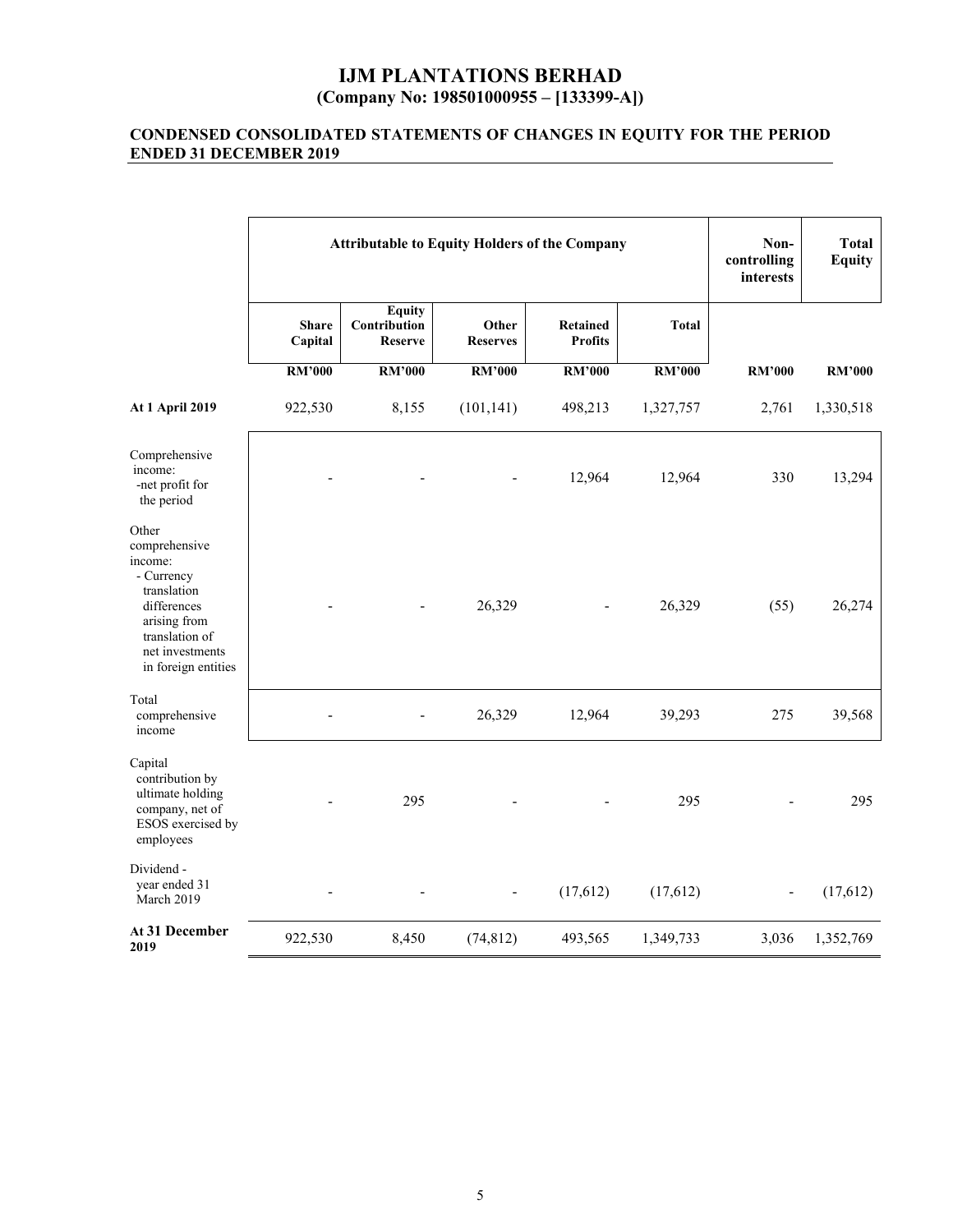# **CONDENSED CONSOLIDATED STATEMENT OF CASH FLOWS**

|                                                          | 9 MONTHS<br><b>ENDED 31</b><br><b>DECEMBER</b><br>2020<br><b>RM'000</b> | <b>9 MONTHS</b><br><b>ENDED 31</b><br><b>DECEMBER</b><br>2019<br><b>RM'000</b> |
|----------------------------------------------------------|-------------------------------------------------------------------------|--------------------------------------------------------------------------------|
| <b>OPERATING ACTIVITIES</b>                              |                                                                         |                                                                                |
| Receipts from customers                                  | 678,285                                                                 | 526,919                                                                        |
| Payments to contractors, suppliers and employees         | (493,322)                                                               | (420, 343)                                                                     |
| Interest paid                                            | (14, 424)                                                               | (17,386)                                                                       |
| Income tax paid                                          | (12, 325)                                                               | 4,006                                                                          |
| Net cash flows generated from operating activities       | 158,214                                                                 | 93,196                                                                         |
| <b>INVESTING ACTIVITIES</b>                              |                                                                         |                                                                                |
| Additions to property, plant and equipment, land         |                                                                         |                                                                                |
| use rights, and right-of-use assets                      | (44,170)                                                                | (64, 650)                                                                      |
| Placement of restricted deposits                         |                                                                         | (3,618)                                                                        |
| Interest received                                        | 2,773                                                                   | 3,384                                                                          |
| Net cash flows used in investing activities              | (41, 397)                                                               | (64, 884)                                                                      |
| <b>FINANCING ACTIVITIES</b>                              |                                                                         |                                                                                |
| Repayment of borrowings                                  | (12,000)                                                                | (115,741)                                                                      |
| Drawdown of borrowings                                   |                                                                         | 171,540                                                                        |
| Placement of restricted deposits                         | (78)                                                                    |                                                                                |
| Repayment of lease liabilities                           | (1,262)                                                                 | (1, 134)                                                                       |
| Dividends paid                                           | (17,612)                                                                | (17,612)                                                                       |
| Net cash flows (used in)/from financing activities       | (30,952)                                                                | 37,053                                                                         |
|                                                          |                                                                         |                                                                                |
| <b>Net Change in Cash and Cash Equivalents</b>           | 85,865                                                                  | 65,365                                                                         |
| <b>Foreign Exchange differences</b>                      | 10,949                                                                  | 2,253                                                                          |
| Cash & Cash Equivalents at beginning of financial period | 229,322                                                                 | 127,821                                                                        |
| Cash & Cash Equivalents at end of financial period       | 326,136                                                                 | 195,439                                                                        |
| Notes:                                                   | AS AT 31<br><b>DECEMBER</b><br>2020                                     | AS AT 31<br><b>DECEMBER</b><br>2019                                            |
| Cash and cash equivalents represent the following:       | <b>RM'000</b>                                                           | <b>RM'000</b>                                                                  |
| Cash and bank balances                                   | 126,110                                                                 | 85,376                                                                         |
| Deposits with licensed banks                             | 211,526                                                                 | 125,305                                                                        |
|                                                          | 337,636                                                                 | 210,681                                                                        |
| Less: Restricted deposits with licensed banks            | (11,500)                                                                | (15,242)                                                                       |
|                                                          | 326,136                                                                 | 195,439                                                                        |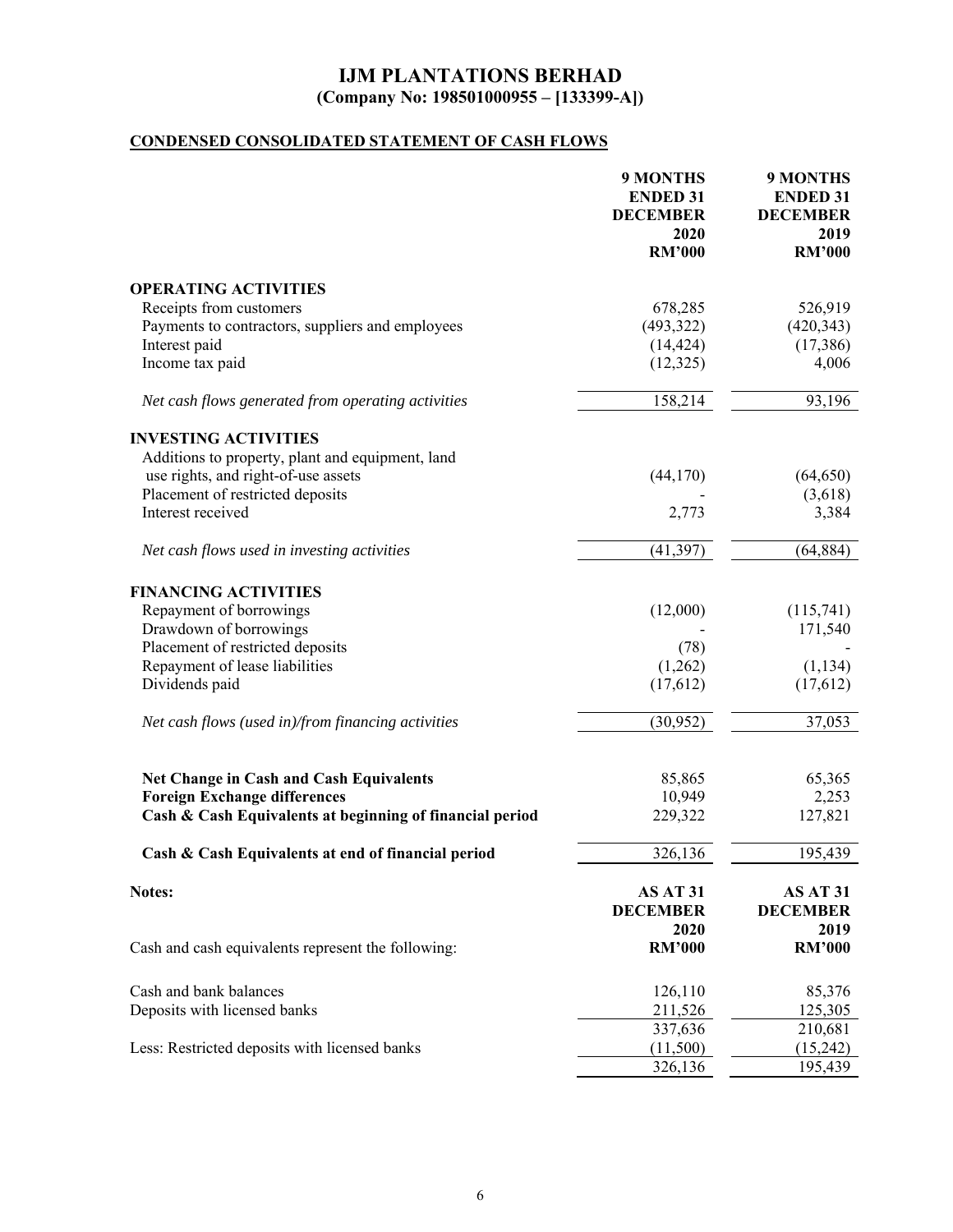#### **A NOTES TO THE QUARTERLY RESULTS**

#### **A1. Basis of Preparation**

The interim financial report has been prepared in accordance with *MFRS 134: Interim Financial Reporting and Paragraph 9.22 of the Main Market Listing Requirements of Bursa Malaysia Securities Berhad ("Bursa Securities")*.

The interim financial report should be read in conjunction with the audited financial statements for the year ended 31 March 2020 which are available at http://www.ijmplantations.com. The explanatory notes attached to the interim financial report provide an explanation of events and transactions that are significant for an understanding of the changes in the financial position and performance of the Group since the financial year ended 31 March 2020.

The financial statements of the Group, which comprise the statement of financial position of the Group as at 31 December 2020, the statement of comprehensive income, statement of changes in equity and the statement of cash flows for the financial period ended 31 December 2020 have not been audited.

#### **A2. Changes in Accounting Policies**

- (1) The significant accounting policies applied are consistent with those adopted for the audited financial statements for the year ended 31 March 2020 except for the adoption of the following amendments to published standards:
	- (a) Amendments to published standards that are effective for the Group's financial year beginning on or after 1 April 2020 and applicable to the Group are as follows:
		- The Conceptual Framework for Financial Reporting (Revised 2018)
		- Amendments to MFRS 3 "Definition of a Business"
		- Amendments to MFRS 101 and MFRS 108 "Definition of Material"
	- (b) Amendments to published standard that are effective for the Group's financial year beginning on or after 1 April 2021 and have been early adopted by the Group in FY2021 is as follows:
		- Amendments to MFRS 16 Leases "COVID-19 Related Rent Concessions"

The adoption of the above amendments does not result in any significant change to the accounting policies and does not have a material impact on the interim financial report of the Group.

- (2) As at the date of this report, the following amendments to published standards and interpretations have been issued by the Malaysian Accounting Standards Board ("MASB") but are not yet effective and have not been early adopted.
	- (a) Effective for financial periods beginning on or after 1 April 2021
		- Amendments to MFRS 9 Financial Instruments, MFRS 139 Financial Instruments: Recognition and Measurement, MFRS 7 Financial Instruments: Disclosures and MFRS 16 Leases – *Interest Rate Benchmark reform – Phase 2*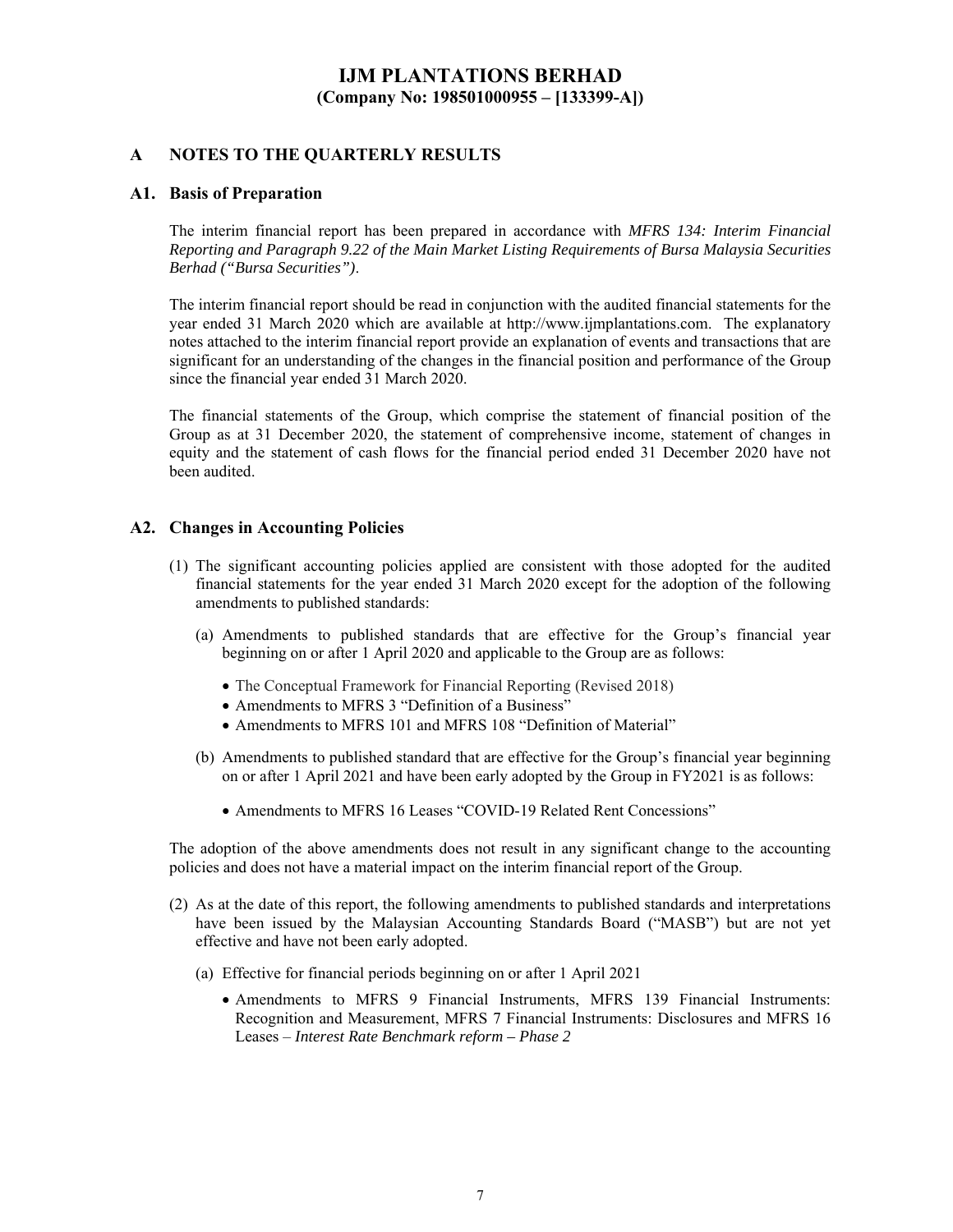#### **A2. Changes in Accounting Policies (continued)**

- (b) Effective for financial periods beginning on or after 1 April 2022
	- Amendments to MFRS 3 Business Combinations *Reference to the Conceptual Framework*
	- Amendments to MFRS 116 Property, Plant and Equipment *Proceeds before Intended Use*
	- Amendments to MFRS 137 Provisions, Contingent Liabilities and Contingent Assets *Onerous Contracts – Cost of Fulfilling a Contract*
	- Annual Improvements to MFRS Standards  $2018 2020$
- (c) Effective for financial periods beginning on or after 1 April 2023
	- Amendments to MFRS 101 Presentation of Financial Statements *Classification of Liabilities as Current or Non-current*

The Group and the Company are still assessing the impacts of the above amendments to published standards.

#### **A3. Audit Report**

The audit report for the financial year ended 31 March 2020 was not subject to any modification or qualification.

#### **A4. Seasonality or Cyclicality of Operations**

The Group's performance is affected by the oil palms cropping pattern that normally starts in a trough in the first half of a calendar year before rising to a peak in the second half.

#### **A5. Unusual Significant Items**

There were no items affecting assets, liabilities, equity, net income, or cash flows that are unusual in nature, size or incidence during the financial period under review.

#### **A6. Material Changes in Estimates**

There were no major changes in estimates that had a material effect on the results for the current quarter and financial period.

#### **A7. Debt and Equity Securities**

There were no cancellations, repurchases, resale and repayments of debt and equity securities for the quarter and financial period.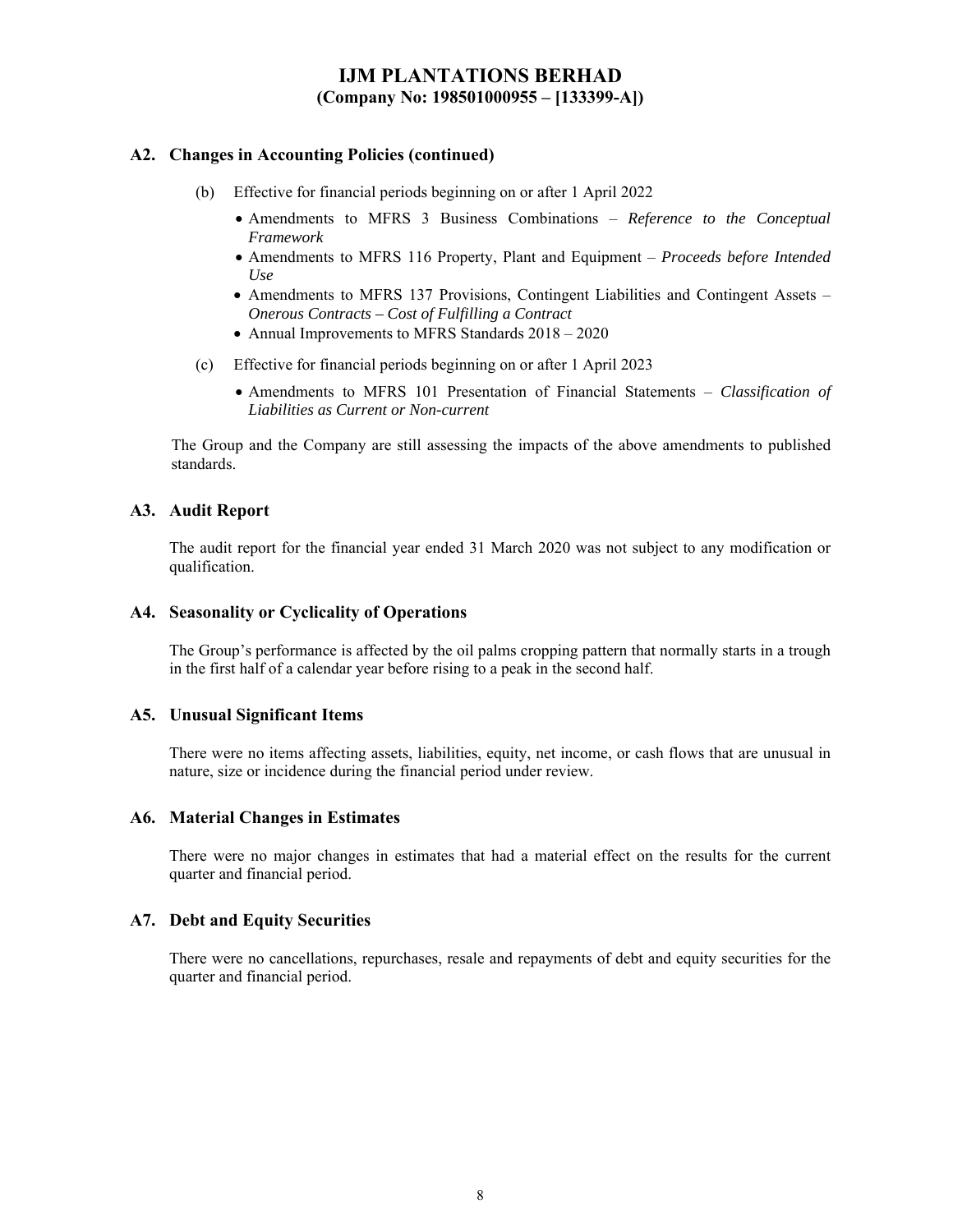#### **A8. Dividends Paid**

Dividend paid during the financial period ended 31 December 2020 is as follows:

In respect of the financial year ended 31 March 2020 as reported in the directors' report of that year: RM'000

|                                                                          | THEY AVA |
|--------------------------------------------------------------------------|----------|
| A single tier interim dividend of 2 sen per share paid on 18 August 2020 | 17.612   |

#### **A9. Segmental Information**

The principal activities of the Group are the cultivation of oil palms and milling of fresh fruit bunches. The operations are geographically located in Malaysia and Indonesia.

|                                                                                |            | <b>INDIVIDUAL QUARTER</b> |               | <b>CUMULATIVE PERIOD</b>  |            |                        |
|--------------------------------------------------------------------------------|------------|---------------------------|---------------|---------------------------|------------|------------------------|
|                                                                                | 3 months   | 3 months                  | change        | 9 months                  | 9 months   | change                 |
|                                                                                | ended      | ended                     | $\frac{0}{0}$ | ended                     | ended      | $\frac{0}{0}$          |
|                                                                                | 31/12/2020 | 31/12/2019                | $+/-$         | 31/12/2020                | 31/12/2019 | $+/-$                  |
|                                                                                | RM'000     | RM'000                    |               | RM'000                    | RM'000     |                        |
| Revenue and timing of                                                          |            |                           |               |                           |            |                        |
| revenue recognition:                                                           |            |                           |               |                           |            |                        |
| -Malaysia-Point in time                                                        | 140,031    | 114,165                   | $+22.7$       | 346,172                   | 252,108    | $+37.3$                |
| -Malaysia - Over time                                                          |            |                           |               |                           |            |                        |
| Total revenue from Malaysia                                                    | 140,031    | 114,165                   | $+22.7$       | 346,172                   | 252,108    | $+37.3$                |
| -Indonesia – Point in time                                                     | 131,419    | 123,647                   | $+6.3$        | 341,913                   | 291,632    | $+17.2$                |
| -Indonesia - Over time                                                         | 507        |                           |               | 1,227                     |            |                        |
| Total revenue from Indonesia                                                   | 131,926    | 123,647                   | $+6.7$        | $\overline{3}$ 43,140     | 291,632    | $+17.7$                |
| Total external revenue                                                         | 271,957    | 237,812                   | $+14.4$       | 689,312                   | 543,740    | $+26.8$                |
| Earnings before interest,<br>tax, depreciation and<br>amortisation ("EBITDA"): |            |                           |               |                           |            |                        |
| -Malaysia                                                                      | 43,307     | 18,277                    | $+136.9$      | 120,155                   | 46,462     | $+158.6$               |
| -Indonesia                                                                     | 90,005     | 47,554                    | $+89.3$       | 195,832                   | 80,868     | $+142.2$               |
|                                                                                | 133,312    | 65,831                    | $+102.5$      | 315,987                   | 127,330    | $+148.2$               |
| -Finance costs                                                                 | (4,613)    | (3,224)                   |               | (14, 677)                 | (19, 194)  |                        |
| -Depreciation                                                                  |            |                           |               |                           |            |                        |
| and amortisation                                                               | (29, 849)  | (29, 304)                 |               | (89, 592)                 | (85,170)   |                        |
| Profit before taxation                                                         | 98,850     | 33,303                    | $+196.8$      | 211,718                   | 22,966     | $+821.9$               |
| <b>Profit before taxation:</b>                                                 |            |                           |               |                           |            |                        |
| -Malaysia                                                                      | 32,836     | 8,175                     | $+301.7$      | 88,911                    | 16,735     | $+431.3$               |
| -Indonesia                                                                     | 66,014     | 25,128                    | $+162.7$      | 122,807                   | 6,231      | $+1870.9$              |
|                                                                                | 98,850     | 33,303                    | $+196.8$      | 211,718                   | 22,966     | $+821.9$               |
| <b>TOTAL ASSETS</b>                                                            |            |                           |               | As at<br>31 December 2020 |            | As at<br>31 March 2020 |
|                                                                                |            |                           |               | RM'000                    |            | RM'000                 |
| Malaysian Operations                                                           |            |                           |               | 809,988                   |            | 773,086                |
| <b>Indonesian Operations</b>                                                   |            |                           |               | 1,679,475                 |            | 1,512,680              |
| Unallocated assets                                                             |            |                           |               | 1,677                     |            | 9,124                  |
|                                                                                |            |                           |               | 2,491,140                 |            | 2,294,890              |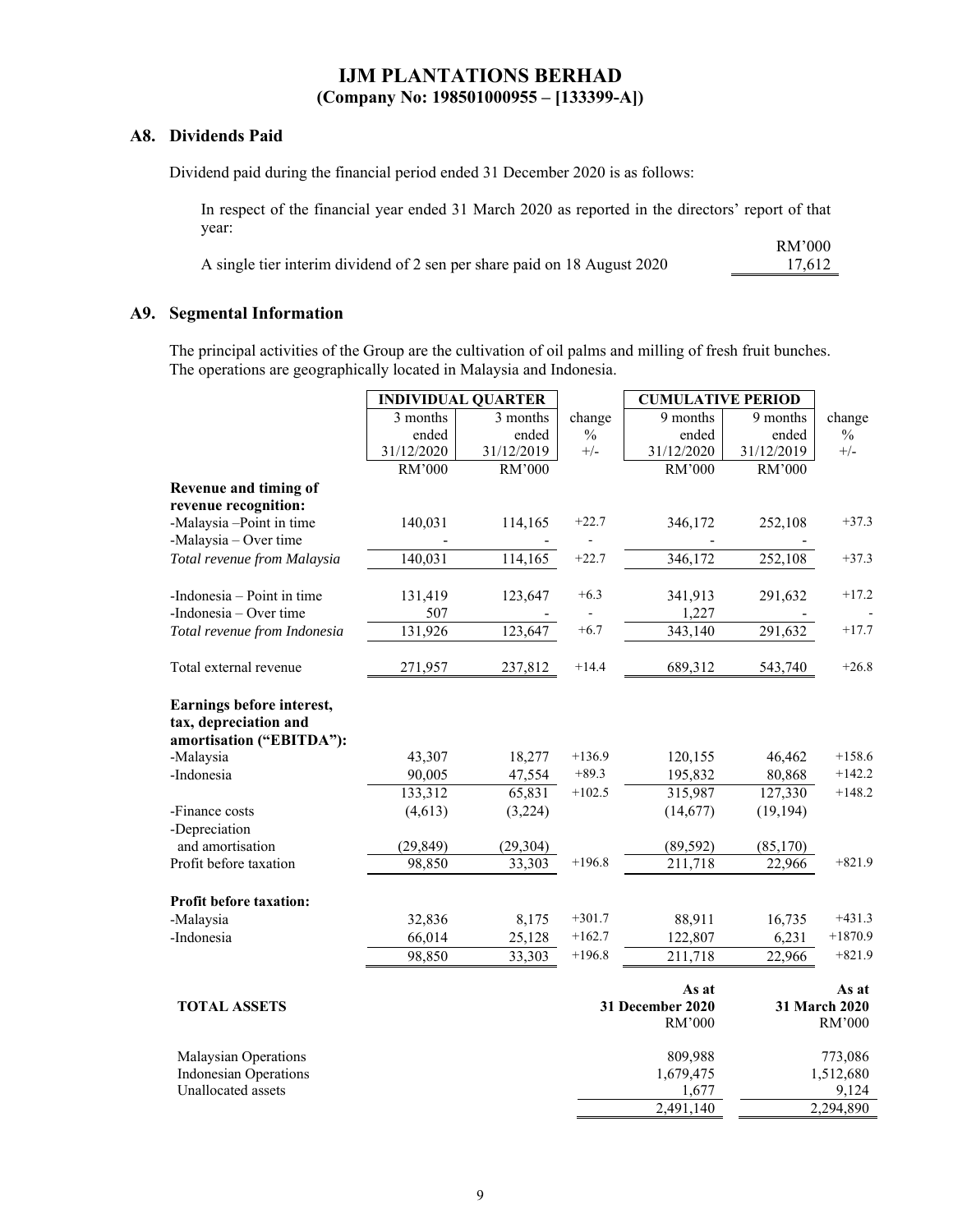#### **A10. Valuations of Property, Plant and Equipment**

There was no revaluation of property, plant and equipment for the current quarter and reporting period.

#### **A11. Significant Subsequent Events to the date of the Statement of Financial Position**

There was no significant event subsequent to the date of the unaudited statements of financial position.

#### **A12. Changes in the Composition of the Group**

There were no changes in the composition of the Group for the current quarter and financial period.

#### **A13. Contingent Liabilities or Contingent Assets**

There were no material contingent liabilities or contingent assets as at 31 December 2020.

#### **A14. Capital Commitments**

Capital commitments not provided for in the unaudited financial statements as at 31 December 2020 are as follows:

| Property, plant, equipment        | <b>RM'000</b> |
|-----------------------------------|---------------|
| - Approved and contracted for     | 49.070        |
| - Approved but not contracted for | 101,568       |
|                                   | 150.638       |

#### **A15. Fair Value of Financial Instruments**

The following hierarchies were applied to determine the fair value of all the financial instruments carried at fair value:

- (a) Level 1: quoted prices (unadjusted) in active markets for identical assets or liabilities.
- (b) Level 2: inputs other than quoted prices included within Level 1 that are observable for the asset or liability, either directly or indirectly.
- (c) Level 3: inputs for the asset or liability that are not based on observable market data (unobservable inputs).

As at 31 December 2020, the Group measured and recognised the derivative financial instruments for the crude palm oil pricing swap contracts and interest rate swap contracts at fair value. It was classified by the level of fair value measurement hierarchy as follows:

|                                  | Level 1                  | Level 2 | Level 3                  | Total    |
|----------------------------------|--------------------------|---------|--------------------------|----------|
|                                  | RM'000                   | RM'000  | RM'000                   | - RM'000 |
| Current Liability:               |                          |         |                          |          |
| Derivative financial instruments | $\overline{\phantom{a}}$ | (8.803) | $\overline{\phantom{a}}$ | (8.803)  |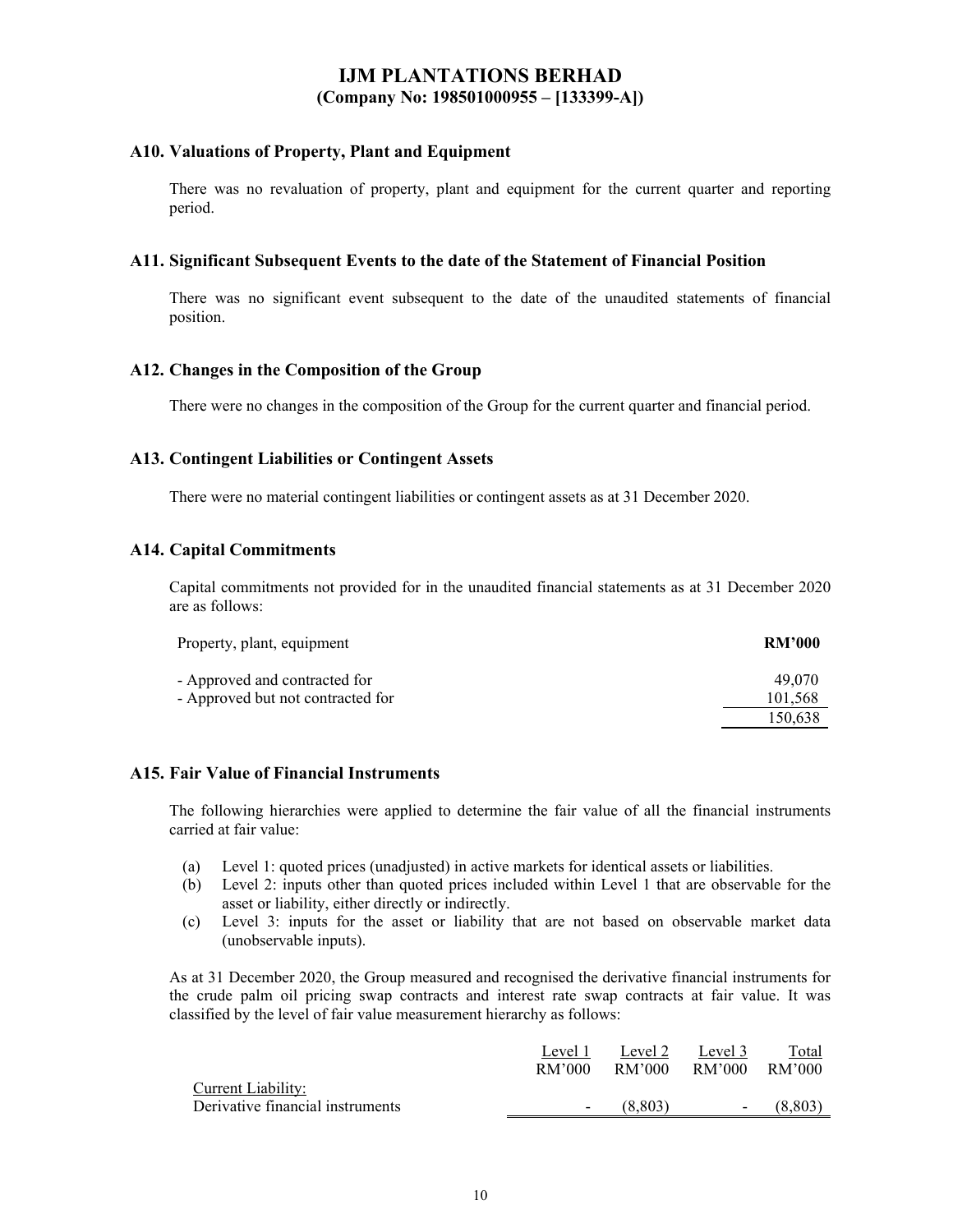#### **B Bursa Securities Listing Requirements (Part A of Appendix 9B)**

*Current quarter under review – Q3-FY2021 Corresponding quarter of the preceding year – Q3-FY2020 Immediate preceding quarter – Q2-FY2021 Current financial period – Period FY2021 Corresponding financial period – Period FY2020* 

#### **B1. Review of Performance**

The results of the Group are tabulated below:

|                                   | <b>Individual Quarter</b> |              |          | <b>Cumulative Period</b> |            |               |
|-----------------------------------|---------------------------|--------------|----------|--------------------------|------------|---------------|
|                                   | Current year              | Preceding    | change   | Current                  | Preceding  | change        |
|                                   | quarter                   | year quarter | $\%$     | period                   | period     | $\frac{0}{0}$ |
|                                   | 31/12/2020                | 31/12/2019   | $+/-$    | 31/12/2020               | 31/12/2019 | $+/-$         |
|                                   | RM'000                    | RM'000       |          | RM'000                   | RM'000     |               |
| <b>Revenue:</b>                   |                           |              |          |                          |            |               |
| -Malaysia                         | 140,031                   | 114,165      | $+22.7$  | 346,172                  | 252,108    | $+37.3$       |
| -Indonesia                        | 131,926                   | 123,647      | $+6.7$   | 343,140                  | 291,632    | $+17.7$       |
|                                   | 271,957                   | 237,812      | $+14.4$  | 689,312                  | 543,740    | $+26.8$       |
| <b>EBITDA:</b>                    |                           |              |          |                          |            |               |
| -Malaysia                         | 43,307                    | 18,277       | $+136.9$ | 120,155                  | 46,462     | $+158.6$      |
| -Indonesia                        | 90,005                    | 47,554       | $+89.3$  | 195,832                  | 80,868     | $+142.2$      |
|                                   | 133,312                   | 65,831       | $+102.5$ | 315,987                  | 127,330    | $+148.2$      |
| <b>Profit before</b><br>taxation: |                           |              |          |                          |            |               |
| -Malaysia                         | 32,836                    | 8,175        | $+301.7$ | 88,911                   | 16,735     | $+431.3$      |
| -Indonesia                        | 66,014                    | 25,128       | $+162.7$ | 122,807                  | 6,231      | $+1870.9$     |
|                                   | 98,850                    | 33,303       | $+196.8$ | 211,718                  | 22,966     | $+821.9$      |

#### *Individual Quarter -- Q3-FY2021 vs Q3-FY2020*

The Group recorded an increase of 14.4% in revenue in Q3-FY2021 due to higher commodity prices. FFB production was lower due to effects of adverse weather and changes in cropping pattern.

During the quarter, the Indonesian government revised the structure of its export levy on palm oil products. The levy was initially introduced in 2015 to promote the use of palm oil for biodiesel. The revised structure that came into effect from 10 December 2020 resulted in a reduced revenue to the Group of approximately RM7.5 million for the month of December 2020.

The Rupiah strengthened against both the US Dollar and Japanese Yen. This resulted in net foreign exchange gains of RM29.522 million (Q3-FY2020: Gains of RM13.389 million) on the foreign currency denominated borrowings. These net foreign exchange gains which are reported as net other gains and finance costs amounted to gains of RM29.522 million (Q3-FY2020: Gains of RM10.680 million) and nil (Q3-FY2020: reversal of net foreign exchange loss of RM2.709 million) respectively during the current quarter.

As a result of the higher commodity prices, favorable currency fluctuations and lower fair value losses recorded on the crude palm oil pricing swap contracts, the overall financial performance of the Group for the quarter was significantly better.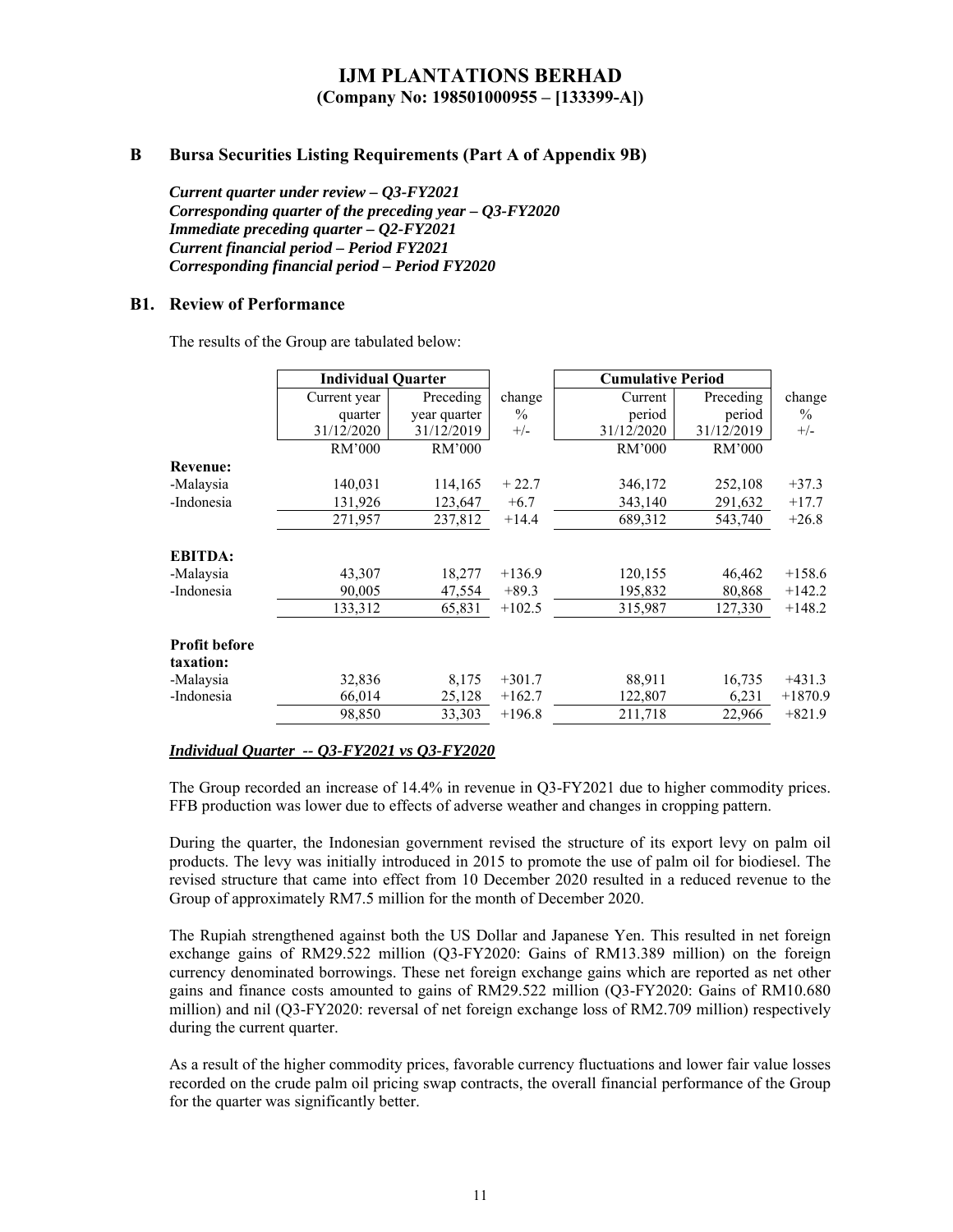#### **B1. Review of Performance (continued)**

#### *Individual Quarter -- Q3-FY2021 vs Q3-FY2020 (continued)*

The performance by geographical segments is summarised as follows:

- (a) The Malaysian operations recorded a significant increase in revenue as a result of the higher commodity prices despite the drop in production and sales volume. Coupled with the lower fair value losses recorded on the crude palm oil pricing swap contracts, overall financial performance was better than the previous quarter; and
- (b) The revision of the CPO export levy and export tax by the Indonesian authorities during the quarter capped the benefit of the high global commodity prices to upstream palm oil producers in the country. FFB production in the operations was marginally lower due to the adverse effects of the weather. With the higher commodity prices, and the favourable currency movement effect on the foreign currency denominated borrowings, the financial performance of the operations was an improvement from the previous quarter.

#### *Cumulative Period -- Period FY 2021 vs Period FY 2020*

The revenue of the Group was higher than that of Period FY2020 due to the higher commodity prices and sales volume. The FFB production was overall higher due to the recovery from the lagged and adverse effects of the dry weather in the Malaysian operations.

As a result of the strengthening of the Rupiah against the US Dollar and Japanese Yen, net foreign exchange gains of RM86.298 million (Period FY 2020: gains of RM13.572 million) were recorded on the US Dollar and Japanese Yen denominated borrowings. These net foreign exchange gains are reported as net other gains.

The higher commodity prices and improved FFB production coupled with the favorable currency fluctuations of the Rupiah against the US Dollar and Japanese Yen resulted in an overall better financial performance of the Group.

The performance by geographical segments is summarised as follows:

- (a) The Malaysian operations recorded a significant increase in revenue due to the higher commodity prices and sales volume. FFB production improved with the recovery from the lagged and adverse effects of the dry weather. Due to the upward movement of the commodity prices, fair value losses on the crude palm oil pricing swap contracts were recorded. Overall, a better financial performance was achieved during the Period FY 2021 due to the higher commodity prices and production recovery; and
- (b) The Indonesian operations recorded an increase in revenue mainly due to higher commodity prices and sales volume, though restricted by the Indonesian export levy and export tax. Coupled with the favorable currency impact on its US Dollar and Japanese Yen denominated borrowings, the overall financial performance of the Indonesian operations improved despite the drop in FFB production due to adverse weather effects.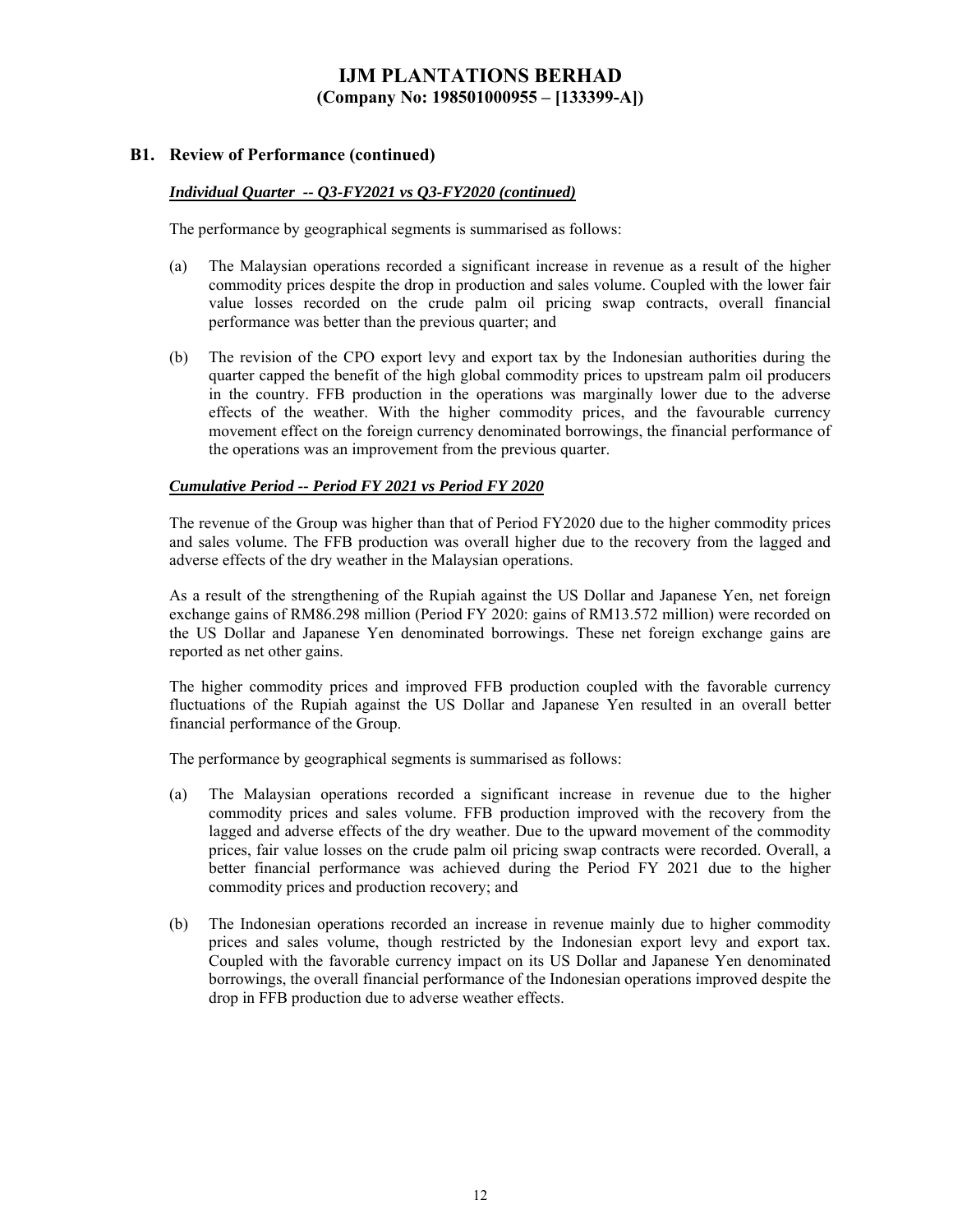### **B1. Review of Performance (continued)**

The relevant details pertaining to the results above are as follows:

|                               | <b>Individual Quarter</b> |              |                  | <b>Cumulative Period</b> |                  |               |
|-------------------------------|---------------------------|--------------|------------------|--------------------------|------------------|---------------|
|                               | Current year              | Preceding    | var              | Current                  | Preceding        | var           |
|                               | quarter                   | year quarter | $\%$             | period                   | period           | $\frac{0}{0}$ |
|                               | 31/12/2020                | 31/12/2019   | $+/-$            | 31/12/2020               | 31/12/2019       | $+/-$         |
| <b>Malaysian Operations</b>   |                           |              |                  |                          |                  |               |
| Own FFB production (mt)       | 126,157                   | 135,080      | $-6.6$           | 386,093                  | 356,512          | $+8.3$        |
| Outside FFB crops (mt)        | 38,746                    | 48,911       | $-20.8$          | 107,351                  | 123,960          | $-13.4$       |
| CPO production (mt)           | 33,636                    | 36,395       | $-7.6$           | 102,260                  | 95,360           | $+7.2$        |
| PKO production (mt)           | 3,277                     | 3,622        | $-9.5$           | 7,984                    | 9,607            | $-16.9$       |
| CPO sales (mt)                | 37,702                    | 40,814       | $-7.6$           | 109,911                  | 102,201          | $+7.5$        |
| PKO sales (mt)                | 3,163                     | 3,785        | $-16.4$          | 8,006                    | 9,493            | $-15.7$       |
| CPO price per mt (RM)         | 3,191                     | 2,437        | $+30.9$          | 2,747                    | 2,146            | $+28.0$       |
| PKO price per mt (RM)         | 4,195                     | 2,819        | $+48.8$          | 3,404                    | 2,465            | $+38.1$       |
| <b>Indonesian Operations</b>  |                           |              |                  |                          |                  |               |
| Own FFB production (mt)       | 170,771                   | 174,879      | $-2.3$           | 435,219                  | 450,516          | $-3.4$        |
| Outside FFB crops (mt)        | 55,575                    | 75,742       | $-26.6$          | 199,362                  | 207,966          | $-4.1$        |
| CPO production (mt)           | 36,821                    | 40,753       | $-9.6$           | 115,310                  | 108,708          | $+6.1$        |
| PKO production (mt)           | 1,590                     | 2,563        | $-38.0$          | 6,191                    | 6,613            | $-6.4$        |
| Own FFB sales (mt)            | 53,889                    | 76,028       | $-29.1$          | 95,203                   | 196,141          | $-51.5$       |
| CPO sales (mt)                | 35,009                    | 37,506       | $-6.7$           | 116,022                  | 101,845          | $+13.9$       |
| PKO sales (mt)                | 1,802                     | 2,506        | $-28.1$          | 7,304                    | 7,007            | $+4.2$        |
| FFB price per mt (RM)         | 566                       | 426          | $+32.9$          | 507                      | 391              | $+29.7$       |
| CPO price per mt (RM)         | 2,664                     | 2,160        | $+23.3$          | 2,324                    | 1,951            | $+19.1$       |
| PKO price per mt (RM)         | 2,926                     | 1,901        | $+53.9$          | 2,510                    | 1,996            | $+25.8$       |
| <b>Closing Exchange Rates</b> |                           |              | As at 31/12/2020 |                          | As at 31/12/2019 |               |
| RM: Rupiah                    |                           |              | 1:3,484          |                          | 1:3,390          |               |
| US Dollar: RM                 |                           |              | 1:4.029          |                          | 1:4.101          |               |
| US Dollar : Rupiah            |                           |              | 1:14,105         |                          | 1:13,901         |               |
| Japanese Yen: Rupiah          |                           |              | 100:13,647       |                          | 100:12,797       |               |

Contribution to the Sabah state sales tax, statutory payment of cess to the Malaysian Palm Oil Board ("MPOB") and windfall levy to the federal government were as follows:

|                 | <b>Individual Quarter</b> |                |               | <b>Cumulative Period</b> |                          |                          |
|-----------------|---------------------------|----------------|---------------|--------------------------|--------------------------|--------------------------|
|                 | Current year              | Preceding year | var           | Current                  | Preceding                | var                      |
|                 | quarter                   | quarter        |               | period                   | period                   |                          |
|                 | 31/12/2020                | 31/12/2019     | $\frac{0}{0}$ | 31/12/2020               | 31/12/2019               | $\frac{0}{0}$            |
|                 | RM'000                    | RM'000         | $+/-$         | RM'000                   | RM'000                   | $+/-$                    |
| Sabah sales tax | 9,092                     | 7,388          | $+23.1$       | 22,556                   | 16,548                   | $+36.3$                  |
| MPOB cess       | 517                       | 520            | $-0.6$        | 1,544                    | 1,365                    | $+13.1$                  |
| Windfall levy   | 607                       |                |               | 607                      | $\overline{\phantom{a}}$ | $\overline{\phantom{a}}$ |
| Total           | 10,216                    | 7,908          | $+29.2$       | 24,707                   | 17,913                   | $+37.9$                  |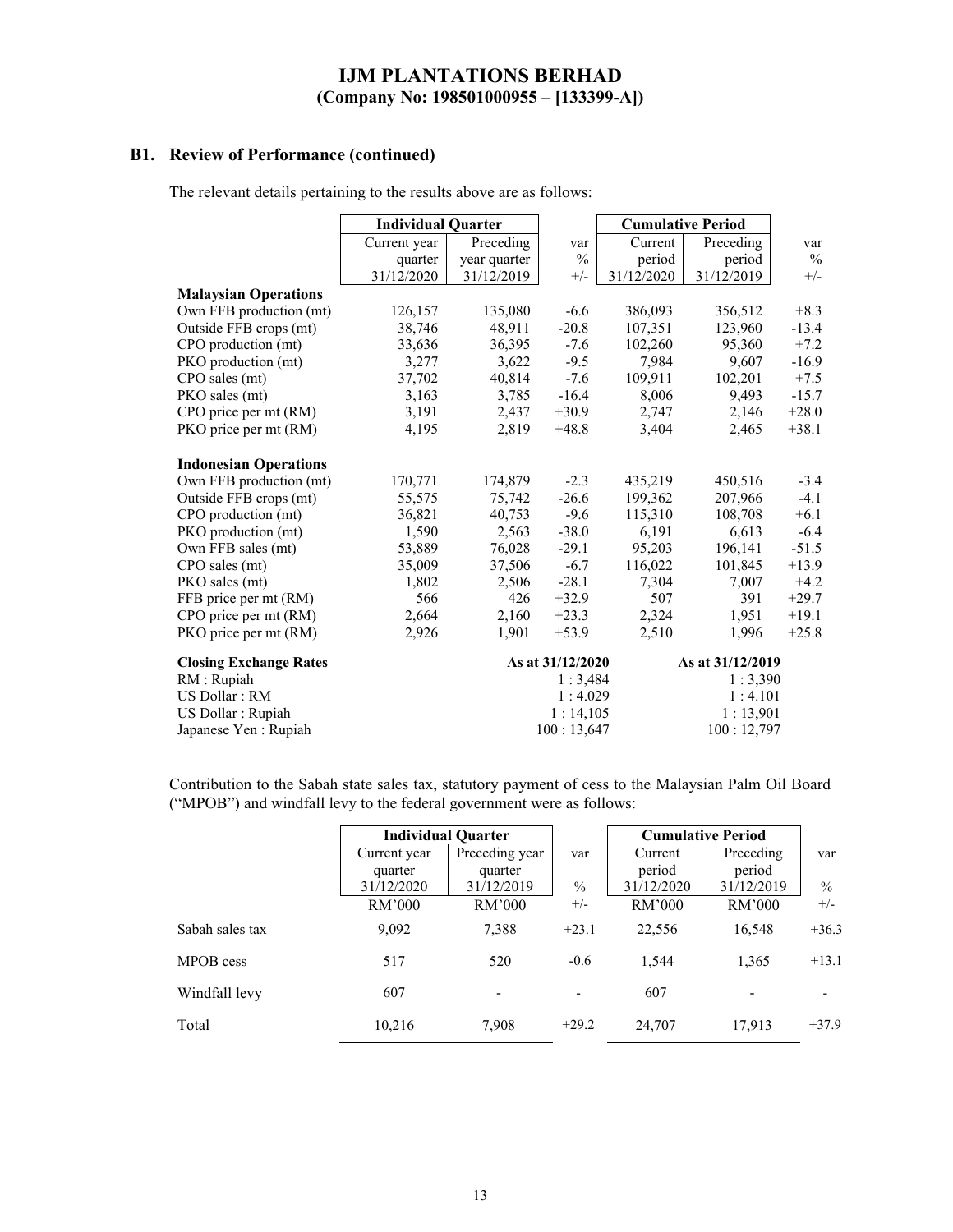### **B2. Material Changes in the Quarterly Results Compared to the Results of Immediate Preceding Quarter**

The results of the Group are tabulated below:

|                                   | <b>Individual Quarter</b> |                     |                       |
|-----------------------------------|---------------------------|---------------------|-----------------------|
|                                   | Current year              | Immediate preceding | change                |
|                                   | quarter                   | quarter             | $\%$                  |
|                                   | 31/12/2020                | 30/09/2020          | $+/-$                 |
|                                   | RM'000                    | RM'000              |                       |
| <b>Revenue:</b>                   |                           |                     |                       |
| - Malaysia                        | 140,031                   | 111,652             | $+25.4$               |
| - Indonesia                       | 131,926                   | 99,718              | $+32.3$               |
|                                   | 271,957                   | 211,370             | $+28.7$               |
| <b>EBITDA:</b>                    |                           |                     |                       |
| - Malaysia                        | 43,307                    | 40,384              | $+7.2$                |
| - Indonesia                       | 90,005<br>133,312         | (7,983)<br>32,401   | $+1227.5$<br>$+311.4$ |
| Profit/(loss) before<br>taxation: |                           |                     |                       |
| - Malaysia                        | 32,836                    | 29,685              | $+10.6$               |
| - Indonesia                       | 66,014                    | (32, 115)           | $+305.6$              |
|                                   | 98,850                    | (2, 430)            | $+4167.9$             |

The revenue of the Group for the Q3-FY2021 recorded an increase of 28.7% during the quarter mainly due to the higher commodity prices. The FFB production improved, mainly in the Indonesian operations as recovery from the adverse effects of the dry weather was experienced.

As a result of the strengthening of the Rupiah against the US Dollar and Japanese Yen, net foreign exchange gains of RM29.522 million were recorded on the US Dollar and Japanese Yen denominated borrowings as compared to net foreign exchange losses of RM34.967 million recorded in Q2-FY2021. The net foreign exchange gains and losses are reported as net other gains and losses for Q3-FY2021 and Q2-FY2021 respectively.

The overall better financial performance of the Group was a result of higher commodity prices, improved FFB production and favorable currency fluctuation on the foreign currency borrowings.

The performance by geographical segments is summarised as follows:

- (a) The Malaysian operations recorded an increase in revenue due to the higher commodity prices. FFB production declined after a good harvest in Q2-FY2021. Fair value losses on crude palm oil pricing swap contracts were recorded due to the significant upward price movement in the commodity market during the quarter. Overall, a better financial performance was achieved during the quarter due to the higher commodity prices; and
- (b) The Indonesian operations recorded an increase in revenue due to higher commodity prices. FFB production achieved a stronger recovery during the quarter. The higher commodity prices coupled with the favorable currency fluctuations on the foreign currency borrowings contributed to a better financial performance during the current quarter.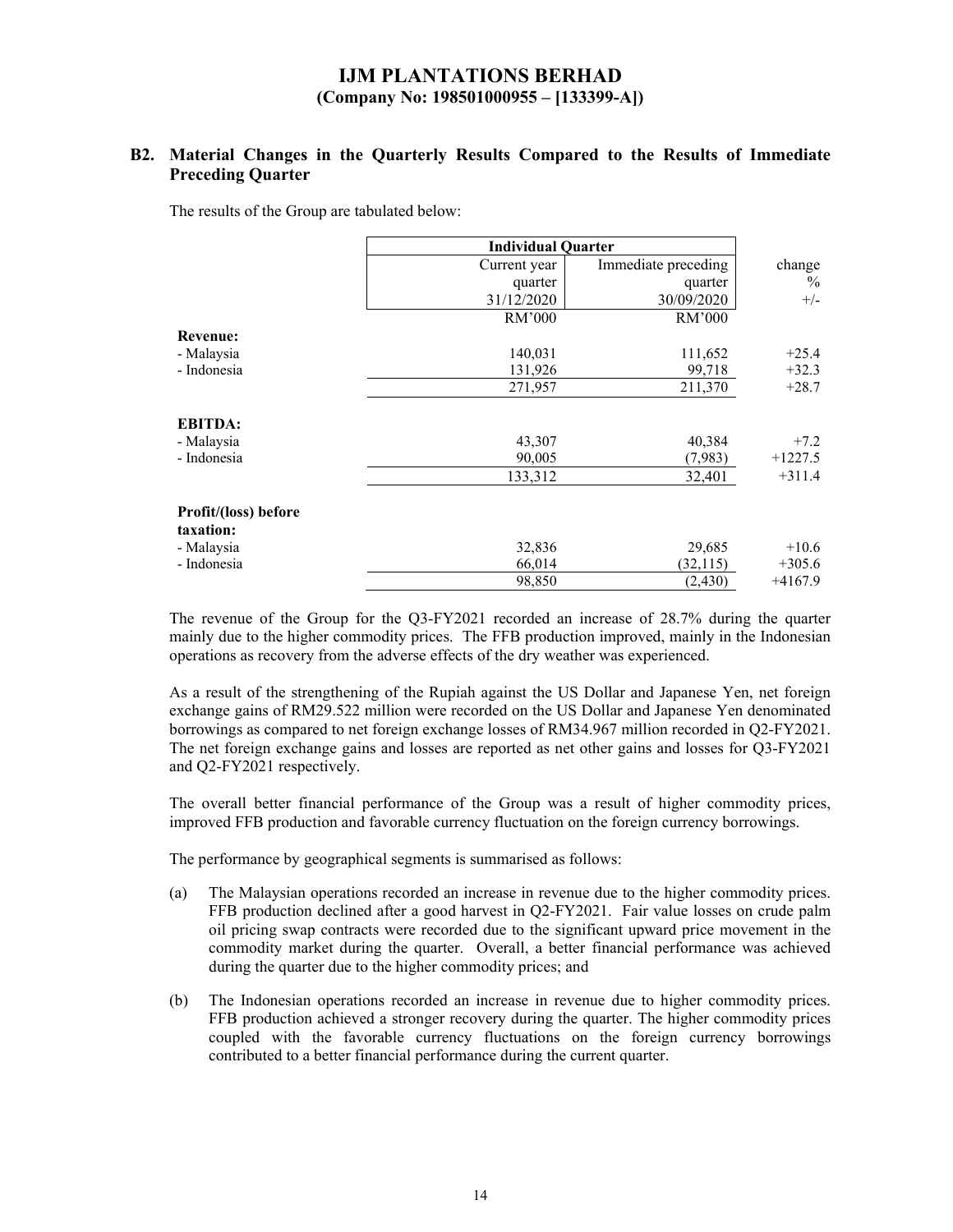### **B2. Material Changes in the Quarterly Results Compared to the Results of Immediate Preceding Quarter (continued)**

The relevant details pertaining to the results above are as follows:

|                               | <b>Individual Quarter</b> |                     |               |
|-------------------------------|---------------------------|---------------------|---------------|
|                               | Current year              | Immediate preceding | var           |
|                               | quarter                   | quarter             | $\frac{0}{0}$ |
|                               | 31/12/2020                | 30/09/2020          | $+/-$         |
| <b>Malaysian Operations</b>   |                           |                     |               |
| Own FFB production (mt)       | 126,157                   | 131,778             | $-4.3$        |
| Outside FFB crops (mt)        | 38,746                    | 31,321              | $+23.7$       |
| CPO production (mt)           | 33,636                    | 34,600              | $-2.8$        |
| PKO production (mt)           | 3,277                     | 3,776               | $-13.2$       |
| CPO sales (mt)                | 37,702                    | 36,127              | $+4.4$        |
| PKO sales (mt)                | 3,163                     | 3,633               | $-12.9$       |
| CPO price per mt (RM)         | 3,191                     | 2,713               | $+17.6$       |
| PKO price per mt (RM)         | 4,195                     | 2,913               | $+44.0$       |
| <b>Indonesian Operations</b>  |                           |                     |               |
| Own FFB production (mt)       | 170,771                   | 117,473             | $+45.4$       |
| Outside FFB crops (mt)        | 55,575                    | 59,402              | $-6.4$        |
| CPO production (mt)           | 36,821                    | 34,237              | $+7.5$        |
| PKO production (mt)           | 1,590                     | 2,137               | $-25.6$       |
| Own FFB sales (mt)            | 53,889                    | 14,157              | $+280.7$      |
| CPO sales (mt)                | 35,009                    | 36,077              | $-3.0$        |
| PKO sales (mt)                | 1,802                     | 3,002               | $-40.0$       |
| FFB price per mt (RM)         | 566                       | 466                 | $+21.5$       |
| CPO price per mt (RM)         | 2,664                     | 2,316               | $+15.0$       |
| PKO price per mt (RM)         | 2,926                     | 2,491               | $+17.5$       |
| <b>Closing Exchange Rates</b> | As at 31/12/2020          | As at 30/09/2020    |               |
| RM : Rupiah                   | 1:3,484                   | 1:3,584             |               |
| US Dollar: RM                 | 1:4.029                   | 1:4.153             |               |
| US Dollar : Rupiah            | 1:14,105                  | 1:14,918            |               |
| Japanese Yen : Rupiah         | 100:13,647                | 100:14,114          |               |

#### **B3. Prospects for the Current Financial Year**

The Group could continue to face pressures arising mainly from adverse weather impact disrupting crop production, the uncertainty of commodity prices, and the volatility of the foreign exchange rates particularly that of the Rupiah against the US Dollar and Japanese Yen.

Barring any unfavourable volatility in the foreign exchange rates and with the expectation of the prevailing CPO prices being sustainable, the Group is optimistic for a better financial performance for the year.

#### **B4. Variance of Actual Profit from Forecast Profit**

Not applicable.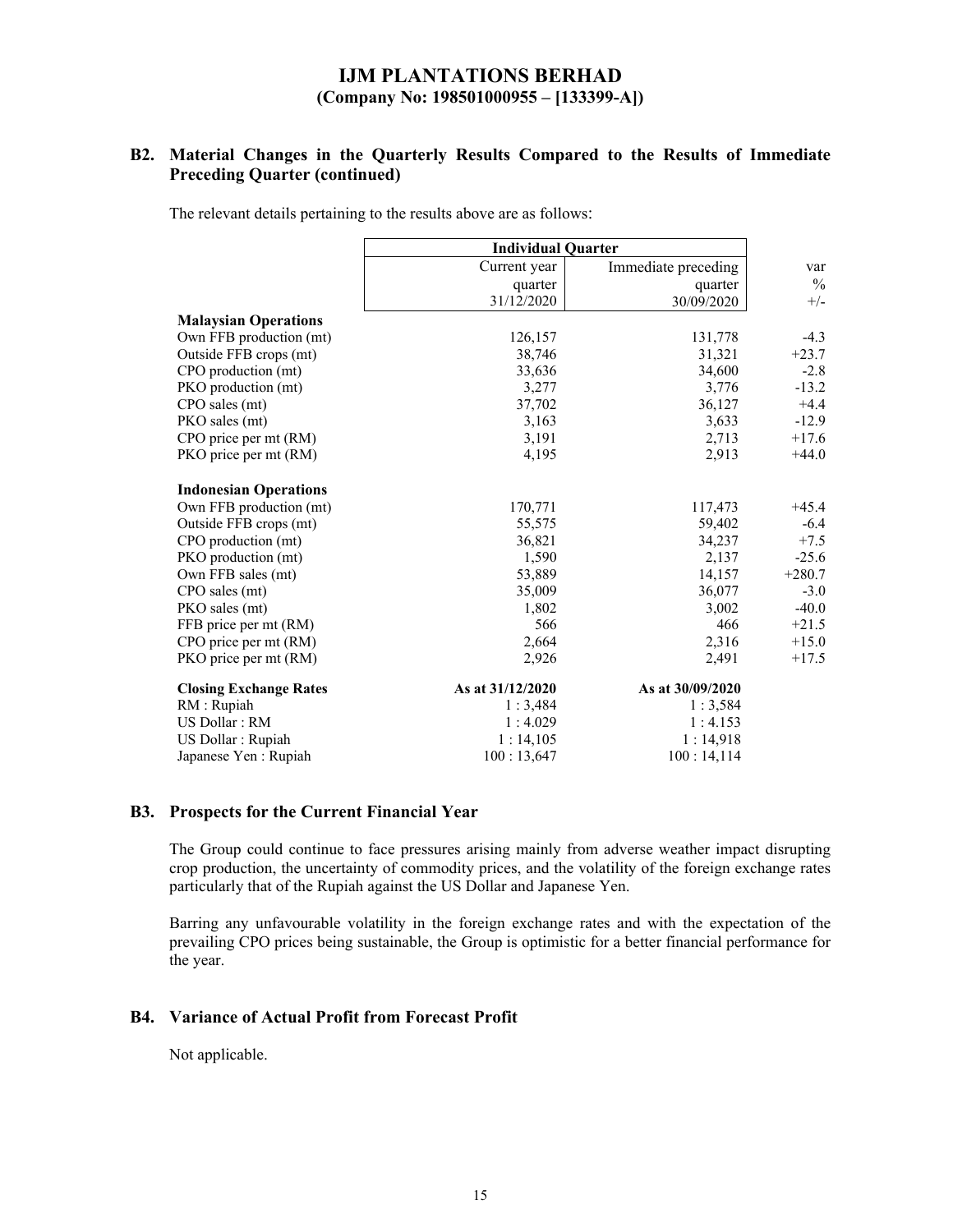### **B5. Income Tax**

The income tax expense of the group for the financial period under review is as follows:

|                                                      |                       | <b>INDIVIDUAL QUARTER</b><br><b>3 MONTHS ENDED</b><br><b>31 DECEMBER</b> |                       | <b>CUMULATIVE PERIOD</b><br><b>9 MONTHS ENDED</b><br><b>31 DECEMBER</b> |
|------------------------------------------------------|-----------------------|--------------------------------------------------------------------------|-----------------------|-------------------------------------------------------------------------|
|                                                      | 2020<br><b>RM'000</b> | 2019<br><b>RM'000</b>                                                    | 2020<br><b>RM'000</b> | 2019<br><b>RM'000</b>                                                   |
| Current tax:                                         |                       |                                                                          |                       |                                                                         |
| - Malaysian income tax                               | 10,578                | 7.964                                                                    | 26,257                | 11,865                                                                  |
| - Overseas taxation                                  | 9.643                 |                                                                          | 9,643                 |                                                                         |
| Deferred tax:                                        |                       |                                                                          |                       |                                                                         |
| - Originating/(reversal) of temporary<br>differences | 8,449                 | 3,893                                                                    | 20,915                | (2,193)                                                                 |
|                                                      | 28,670                | 11,857                                                                   | 56,815                | 9,672                                                                   |

The current statutory tax rates in Malaysia and Indonesia are 24% and 22% respectively. The effective tax rate of the Group was impacted by the non-deductibility of certain expenses for tax purposes.

#### **B6. Corporate Proposals**

At the close of the quarter, there were no corporate proposals that were pending completion.

#### **B7. Group Borrowings**

The particulars of the Group's borrowings as at 31 December 2020 are as follows:

| <b>Short term borrowings</b>                              | RM'000     |
|-----------------------------------------------------------|------------|
| Unsecured:                                                |            |
| - Revolving credit - i                                    | 100,000    |
| Unsecured:                                                |            |
| - Term loans                                              | 182,798    |
|                                                           | 282,798    |
| Long term borrowings                                      |            |
| Unsecured:                                                |            |
| - Term loans                                              | 572,689    |
| <b>Total borrowings</b>                                   | 855,487    |
|                                                           | RM'000     |
| Local and foreign currency borrowings<br>Foreign currency |            |
| included in the above are as follows:<br>$000^{\circ}$    | Equivalent |
| US Dollar<br>124,000                                      | 501,969    |
| 5,247,200<br>Japanese Yen                                 | 205,518    |
| Ringgit Malaysia                                          | 148,000    |
|                                                           | 855,487    |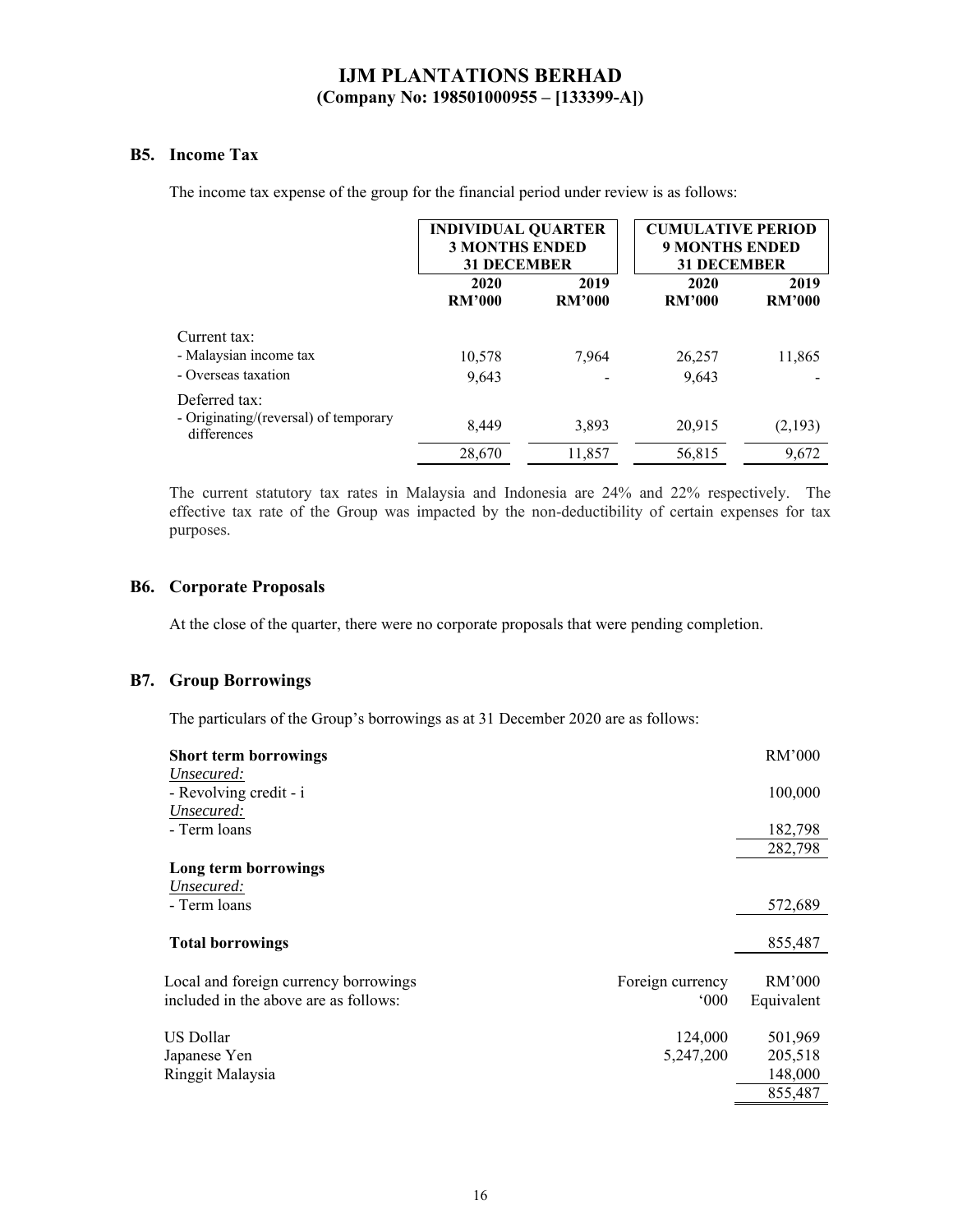#### **B8. Changes in Material Litigation**

There was no material litigation since 31 March 2020.

#### **B9. Dividend Payable**

The Directors do not recommend any interim dividend for the current quarter and financial period.

#### **B10. Earnings per Share**

|                                                                               | <b>INDIVIDUAL</b><br><b>QUARTER</b><br><b>3 MONTHS ENDED</b><br><b>31 DECEMBER</b> |         | <b>CUMULATIVE</b><br><b>PERIOD</b><br><b>9 MONTHS ENDED</b><br><b>31 DECEMBER</b> |         |
|-------------------------------------------------------------------------------|------------------------------------------------------------------------------------|---------|-----------------------------------------------------------------------------------|---------|
|                                                                               | 2020                                                                               | 2019    | 2020                                                                              | 2019    |
| Basic earnings per share                                                      |                                                                                    |         |                                                                                   |         |
| Net earnings for the period attributable to<br>owners of the Company (RM'000) | 66,590                                                                             | 20,063  | 147,666                                                                           | 12,964  |
| Weighted average number of ordinary<br>shares in issue $('000')$              | 880,580                                                                            | 880,580 | 880,580                                                                           | 880,580 |
| Basic earnings per share (sen)                                                | 7.56                                                                               | 2.28    | 16.77                                                                             | 1.47    |

#### **B11. Notes to the Condensed Statement of Comprehensive Income**

|                                                      | <b>INDIVIDUAL</b><br><b>QUARTER</b><br><b>3 MONTHS ENDED</b><br><b>31 DECEMBER</b> |                       | <b>CUMULATIVE</b><br><b>PERIOD</b><br><b>9 MONTHS ENDED</b><br><b>31 DECEMBER</b> |                       |
|------------------------------------------------------|------------------------------------------------------------------------------------|-----------------------|-----------------------------------------------------------------------------------|-----------------------|
|                                                      | 2020<br><b>RM'000</b>                                                              | 2019<br><b>RM'000</b> | 2020<br><b>RM'000</b>                                                             | 2019<br><b>RM'000</b> |
| Interest income                                      | 989                                                                                | 969                   | 2,773                                                                             | 3,384                 |
| Net foreign exchange gains                           | 29,522                                                                             | 10,680                | 86,298                                                                            | 13,572                |
| Reversal of net foreign exchange loss                |                                                                                    | 2,709                 |                                                                                   |                       |
| Other income                                         | 343                                                                                | 946                   | 1,574                                                                             | 2,544                 |
| Fair value losses on crude palm oil pricing<br>swaps | (8,209)                                                                            | (24, 401)             | (11,316)                                                                          | (22,037)              |
| Fair value gains/(losses) on interest rate swaps     | 439                                                                                | 94                    | 197                                                                               | (414)                 |
| Finance costs - interest expense                     | (4,306)                                                                            | (5,656)               | (13, 873)                                                                         | (18,366)              |
| Finance costs - lease expense                        | (307)                                                                              | (277)                 | (804)                                                                             | (828)                 |
| Depreciation and amortisation                        | (29, 849)                                                                          | (29, 304)             | (89, 592)                                                                         | (85,170)              |

*The above disclosure is prepared in accordance with paragraph 16 of Appendix 9B of the Main Market Listing Requirements ("MMLR") issued by Bursa Malaysia Securities Berhad. Except for the above, the rest of the items required for disclosures pursuant to paragraph 16 of the MMLR are not applicable to the Group.*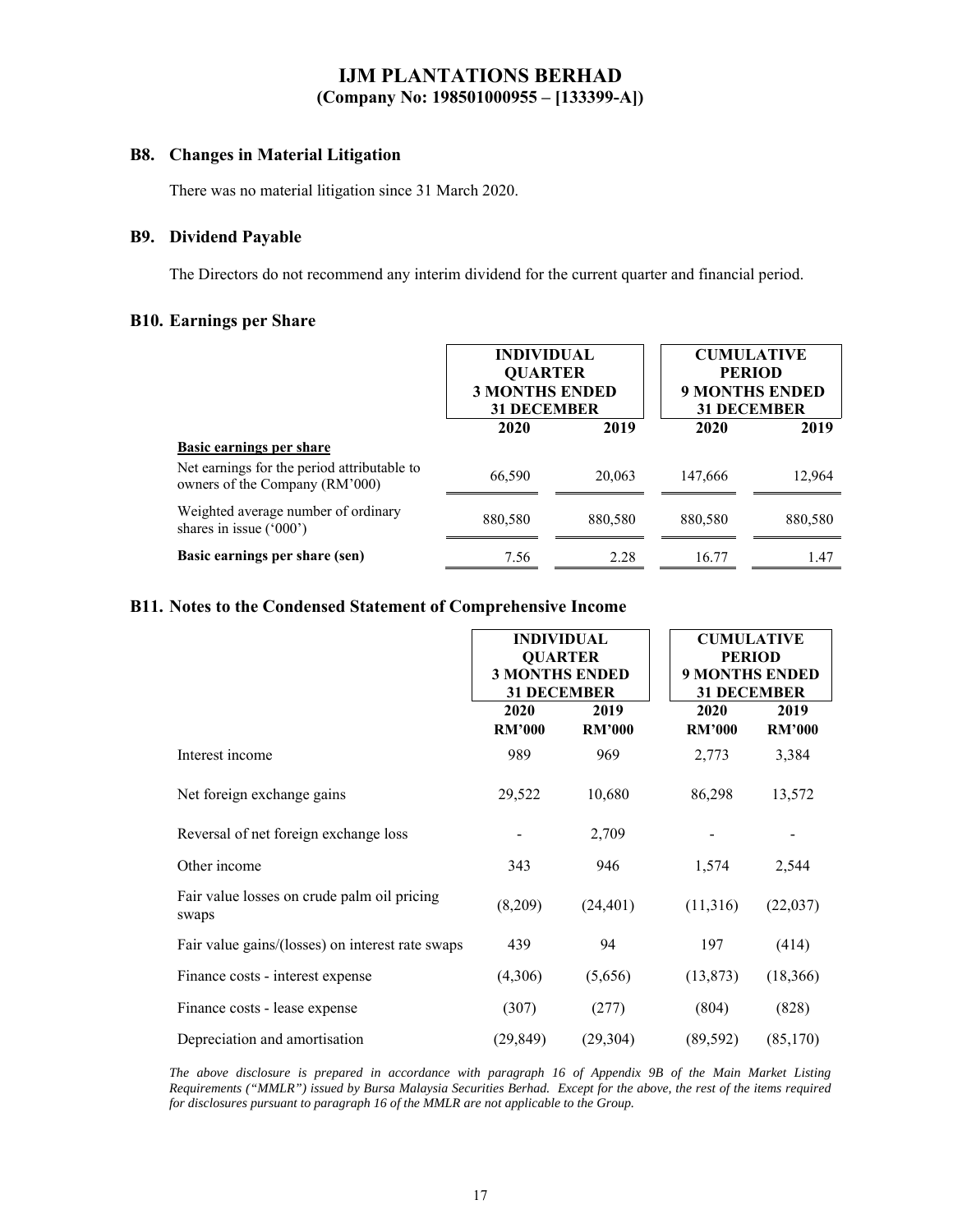#### **B12. Financial Instruments**

(a) Crude Palm Oil Pricing Swap Contracts

The Group entered into Crude Palm Oil ("CPO") pricing swap contracts offered by certain reputable banks in Malaysia to mitigate the exposure to fluctuations in the price of CPO in accordance with the guidelines set by the Board of Directors.

As at the date of the statement of financial position, the outstanding notional volume and value of the CPO pricing swap contracts and their fair value are as follows:

|                    | Notional volume    | Notional value     |                   |
|--------------------|--------------------|--------------------|-------------------|
|                    | outstanding as at  | outstanding as at  | Fair value of     |
|                    | the date of        | the date of        | derivative        |
|                    | statement of       | statement of       | financial         |
| CPO pricing swap   | financial position | financial position | asset/(liability) |
| contracts          | (Metric tonnes)    | (RM'000)           | (RM'000)          |
|                    |                    |                    |                   |
| - Less than 1 year | 6,600              | 14,746             | (6,900)           |

There is no change in the financial risk management and related accounting policy on the CPO pricing swaps since the end of the previous financial year.

#### (b) Interest Rate Swap Contracts

The Group entered into Interest Rate Swap ("IRS") contracts offered by a reputable bank in Malaysia to mitigate the exposure to fluctuations in the interest rates of its US Dollar borrowings. The Group has entered into IRS contracts to swap a portion of its US Dollar borrowings which are under floating rates to fixed rates.

As at the date of the statement of financial position, the outstanding notional value of the IRS contracts and their fair value are as follows:

|                    |               | Notional value     |                   |
|--------------------|---------------|--------------------|-------------------|
|                    |               | outstanding as at  | Fair value of     |
|                    |               | the date of        | derivative        |
|                    |               | statement of       | financial         |
| Interest rate swap |               | financial position | asset/(liability) |
| contracts          | Base currency | (RM'000)           | (RM'000)          |
|                    |               |                    |                   |
| - Less than 1 year | USD           | 157,877            | (1,903)           |